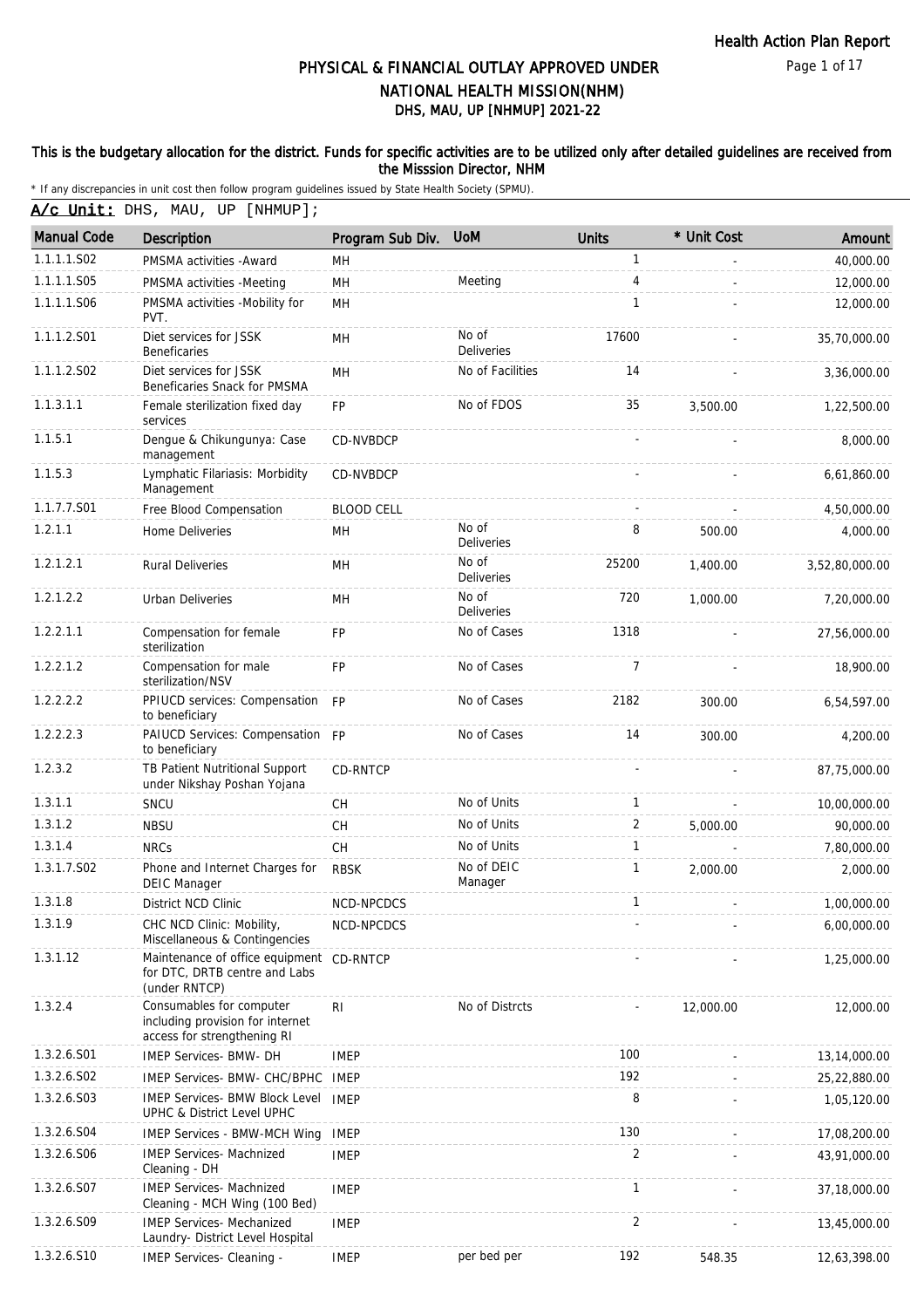### This is the budgetary allocation for the district. Funds for specific activities are to be utilized only after detailed guidelines are received from the Misssion Director, NHM

| <b>Manual Code</b> | <b>Description</b>                                                                                                                                                                                           | Program Sub Div. | <b>UoM</b>              | <b>Units</b> | * Unit Cost | Amount       |
|--------------------|--------------------------------------------------------------------------------------------------------------------------------------------------------------------------------------------------------------|------------------|-------------------------|--------------|-------------|--------------|
|                    | CHC/BPHC                                                                                                                                                                                                     |                  | month                   |              |             |              |
| 1.3.2.6.S11        | IMEP Services-Cleaning - MCH<br>Wing                                                                                                                                                                         | <b>IMEP</b>      | per bed per<br>month    | 30           | 548.35      | 1,97,406.00  |
| 1.3.2.6.S17        | <b>IMEP Services- Mechanized</b><br>Laundry- MCH Wing (100 Bed)                                                                                                                                              | <b>IMEP</b>      |                         | $\mathbf{1}$ |             | 13,45,000.00 |
| 2.2.1              | POL for Family Planning/ Others                                                                                                                                                                              | FP               | No of FDOS              | 35           | 1,000.00    | 35,000.00    |
| 2.2.3              | Mobility support for RBSK Mobile<br>health team                                                                                                                                                              | <b>RBSK</b>      | No of Vehicle           | 18           | 33,000.00   | 71,28,000.00 |
| 2.2.4              | Support for RBSK: CUG<br>connection per team and rental                                                                                                                                                      | <b>RBSK</b>      | No of Team              | 18           | 200.00      | 43,200.00    |
| 2.2.10             | Kala-azar Case search/ Camp<br>Approach:<br>Mobility/POL/supervision                                                                                                                                         | CD-NVBDCP        |                         |              |             | 55,000.00    |
| 2.2.11             | Any Other                                                                                                                                                                                                    |                  |                         |              |             | 1,11,000.00  |
| 2.3.1.1.2          | Monthly Village Health and<br><b>Nutrition Days</b>                                                                                                                                                          | RI               | No of Session           | 7402         | 100.00      | 7,40,200.00  |
| 2.3.1.9            | Focus on slum & underserved<br>areas in urban areas/alternative<br>vaccinator for slums                                                                                                                      | R <sub>1</sub>   | No of<br>Vaccinators    | 180          | 2,100.00    | 3,78,000.00  |
| 2.3.1.10           | Mobility support for mobile<br>health team/ TA/DA to<br>vaccinators                                                                                                                                          | R <sub>l</sub>   | No of Vehicle           | 3            | 3,96,000.00 | 11,88,000.00 |
| 2.3.1.11           | Outreach for demand<br>generation, testing and<br>treatment of Viral Hepatitis<br>through Mobile Medical<br>Units/NGOs/CBOs/etc                                                                              | CD-NVHCP         |                         |              |             | 20,000.00    |
| 2.3.2.3            | DMHP: Targeted interventions at NCD-NMHP<br>community level Activities &<br>interventions targeted at<br>schools, colleges, workplaces,<br>out of school adolescents, urban<br>slums and suicide prevention. |                  |                         | $\mathbf{1}$ |             | 6,00,000.00  |
| 2.3.3.2            | Screening and free spectacles to<br>school children                                                                                                                                                          | NCD-NPCB         | No of Cases             |              |             | 7,73,500.00  |
| 2.3.3.3            | Screening and free spectacles<br>for near work to Old Person                                                                                                                                                 | NCD-NPCB         | No of Cases             |              |             | 3,86,750.00  |
| 2.3.3.4.1          | Coverage of Public School and<br>Private school                                                                                                                                                              | NCD-NTCP         |                         | $\mathbf{1}$ |             | 4,99,660.00  |
| 2.3.3.4.5          | Sensitization campaign for<br>college students                                                                                                                                                               | NCD-NTCP         |                         |              |             | 2,00,000.00  |
| 3.1.1.3.2.S01      | ASHA/AWW/Volunteer Incentive<br>for detection of leprosy                                                                                                                                                     | CD-NLEP          |                         |              |             | 28,500.00    |
| 3.1.1.3.2.S02      | ASHA Incentive for PB<br>(Treatment completion)                                                                                                                                                              | CD-NLEP          |                         |              |             | 26,400.00    |
| 3.1.1.3.2.S03      | ASHA Incentive for MB<br>(Treatment completion)                                                                                                                                                              | CD-NLEP          |                         |              |             | 27,360.00    |
| 3.1.1.3.3          | Any Other ASHS Incentives<br>(ASHA Involvement under NLEP<br>- Sensitisation)                                                                                                                                | CD-NLEP          |                         |              |             | 39,400.00    |
| 3.1.1.3.A.S01      | ASHA Incentive/ Honorarium for<br>Malaria and LLIN Distribution                                                                                                                                              | CD-NVBDCP        |                         |              |             | 2,25,000.00  |
| 3.1.1.3.A.S02      | ASHA Incentive for Dengue and<br>Chikungunya                                                                                                                                                                 | CD-NVBDCP        |                         |              |             | 20,04,000.00 |
| 3.1.1.3.A.S04      | ASHA incentive for referral of<br>AES/JE cases to the nearest<br>CHC/DH/Medical College                                                                                                                      | CD-NVBDCP        |                         |              |             | 1,000.00     |
| 3.1.1.3.A.S05      | Honorarium for Drug Distribution CD-NVBDCP<br>including ASHAs and supervisors<br>involved in MDA                                                                                                             |                  |                         |              |             | 58,22,730.00 |
| 3.1.1.4.A.1.S01    | ASHA Incentive Filling of CBAC<br>forms and familly folder of                                                                                                                                                | <b>CP</b>        | No. of<br>Beneficiaries |              | 10.00       | 30,19,200.00 |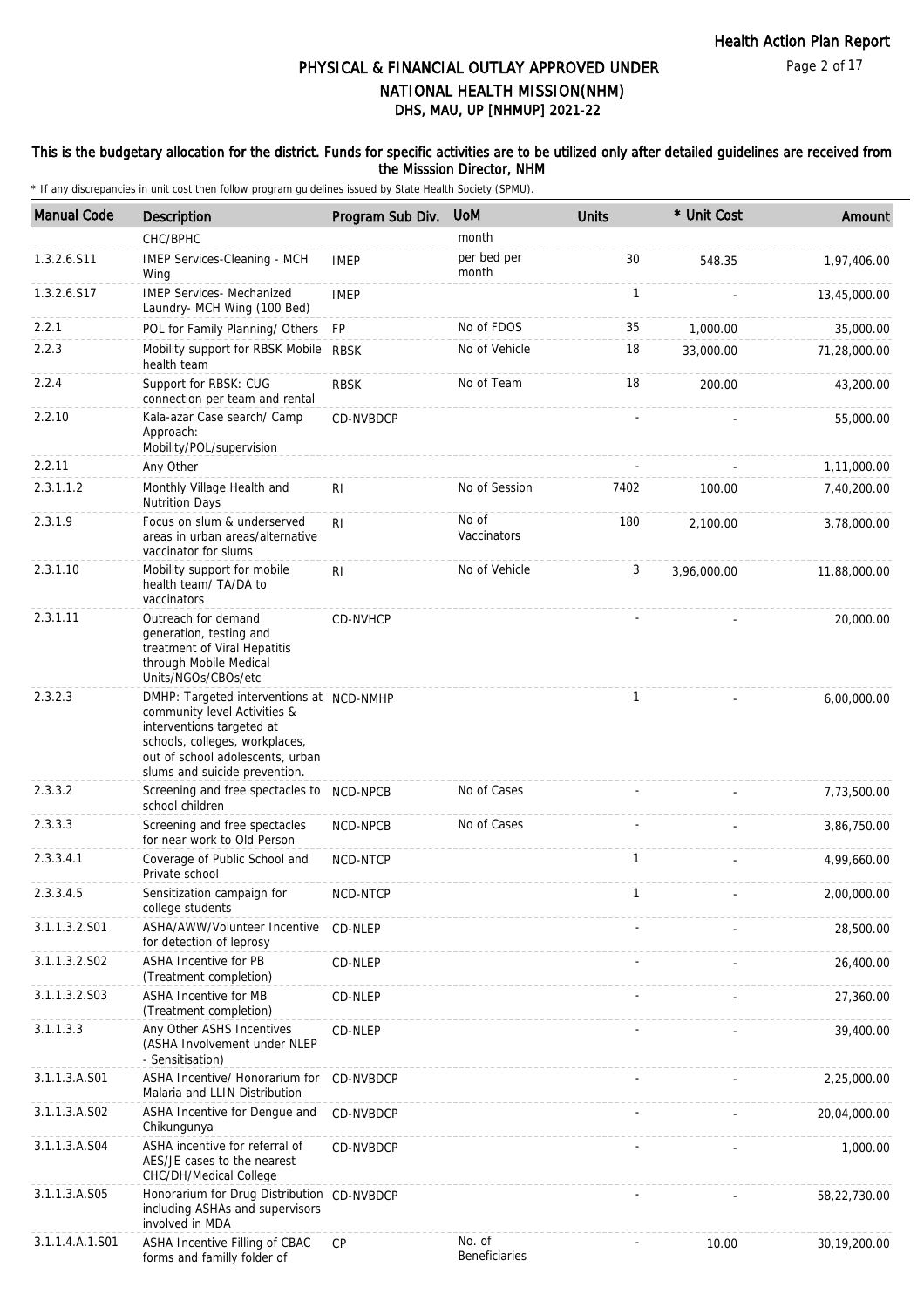#### This is the budgetary allocation for the district. Funds for specific activities are to be utilized only after detailed guidelines are received from the Misssion Director, NHM

| <b>Manual Code</b> | Description                                                                                                          | Program Sub Div. | <b>UoM</b>                               | <b>Units</b> | * Unit Cost | Amount            |
|--------------------|----------------------------------------------------------------------------------------------------------------------|------------------|------------------------------------------|--------------|-------------|-------------------|
|                    | patients with confirm NCD cases                                                                                      |                  |                                          |              |             |                   |
| 3.1.1.1.4.S09.A    | ASHA incentive for HRP<br>identification and follow up                                                               | MН               | No of HRP                                | 3800         | 300.00      | 11,40,000.00      |
| 3.1.1.1.1.S01      | JSY Incentive to ASHA                                                                                                | MH               | No of<br>Deliveries                      | 23400        |             | 1,40,40,000.00    |
| 3.1.1.1.1.S03      | National Iron Plus Incentive for<br>mobilizing children and/or<br>ensuring compliance and<br>reporting (6-59 months) | <b>CH</b>        | No of ASHA                               | 1997         | 50.00       | 5,99,100.00       |
| 3.1.1.1.2.S01      | ASHA incentive under MAA<br>programme @ Rs 100 per ASHA<br>for quarterly mother's meeting                            | <b>CH</b>        | No of ASHA                               | 1997         | 100.00      | 7,98,800.00       |
| 3.1.1.1.2.S02      | Incentive for Home Based<br>Newborn Care programme                                                                   | <b>CH</b>        | No. of Child                             | 36267        | 250.00      | 90,66,750.00      |
| 3.1.1.1.2.S04      | Incentive for referral of SAM<br>cases to NRC and for follow up<br>of discharge SAM children from<br><b>NRCs</b>     | <b>CH</b>        | No.of SAM<br>Child referal &<br>followup | 1            | 150.00      | 28,800.00         |
| 3.1.1.1.2.S05      | Incentive for National<br>Deworming Day for mobilising<br>out of school children                                     | <b>RKSK</b>      | <b>ASHA</b>                              | 1869         | 100.00      | 1,86,900.00       |
| 3.1.1.1.2.S06      | Incentive for IDCF for<br>prophylactic distribution of ORS<br>to family with under-five<br>children.                 | СH               | No of ASHA                               | 1997         | 100.00      | 1,99,700.00       |
| 3.1.1.1.2.S07      | Incentive to ASHA for Quaterly<br>Visit Under HBYC                                                                   | <b>CH</b>        | No of Children                           | 8847         | 50.00       | 22, 11, 750.00    |
| 3.1.1.1.3.S01      | <b>ASHA Incentive under</b><br>Immunzation                                                                           | RI               | No of Children                           | 52414        | 225.00      | 1, 17, 93, 240.00 |
| 3.1.1.1.4.S09.B    | Reimbursement of travel<br>expenses for accompanying a<br>women to facility for medical<br>abortion                  | <b>FP</b>        | No of Cases                              | 20           | 225.00      | 4,500.00          |
| 3.1.1.1.4.S09.C    | Reimbursement of travel<br>expenses for accompanying a<br>women to facility for surgical<br>abortion (MVA/EVA)       | <b>FP</b>        | No of Cases                              | 20           | 150.00      | 3,000.00          |
| 3.1.1.1.4.S02      | ASHA Incentives under Nayi Pehl FP<br>Kit                                                                            |                  | No of Kits                               | 7988         | 100.00      | 7,98,800.00       |
| 3.1.1.1.4.S04      | ASHA PPIUCD incentive for<br>accompanying the client for<br><b>PPIUCD</b> insertion                                  | <b>FP</b>        | No of Cases                              | 2983         | 150.00      | 4,47,447.00       |
| 3.1.1.1.4.S05      | <b>ASHA PAIUCD incentive for</b><br>accompanying the client for<br>PAIUCD insertion                                  | <b>FP</b>        | No. of cases                             | 14           | 150.00      | 2,100.00          |
| 3.1.1.1.4.S06.A    | ASHA incentive under ESB<br>scheme for promoting spacing of<br>births between 02 children                            | FP               | No. of cases                             | 818          | 500.00      | 4,09,000.00       |
| 3.1.1.1.4.S06.B    | ASHA incentive under ESB<br>scheme for promoting spacing of<br>02 years after marriage                               | FP               | No. of cases                             | 655          |             | 3,27,500.00       |
| 3.1.1.1.4.S07      | ASHA incentive under ESB<br>scheme for promoting Adoption<br>of Limiting Method upto Two<br>Children                 | <b>FP</b>        | No of Cases                              | 212          | 1,000.00    | 2,12,000.00       |
| 3.1.1.5            | ASHA incentives for routine<br>activities                                                                            | CP               | No. of Rural &<br>Rurban ASHA            |              | 2,000.00    | 4,94,28,000.00    |
| 3.1.1.6.S01        | Incentive to ASHA Facilitator for<br>CBAC, HRP and SAM Tracking                                                      | CP               | No of AF                                 |              | 1,700.00    | 19,17,600.00      |
| 3.1.1.6.S02        | Incentive to ASHA for Health<br>Promotion Day                                                                        | CP               | No. of Rural &<br>Rurban ASHA            |              | 200.00      | 49,42,800.00      |
| 3.1.1.6.S03        | Incentive to ASHA under PMMVY CP                                                                                     |                  | No. of<br><b>Beneficiaries</b>           |              | 100.00      | 14,80,500.00      |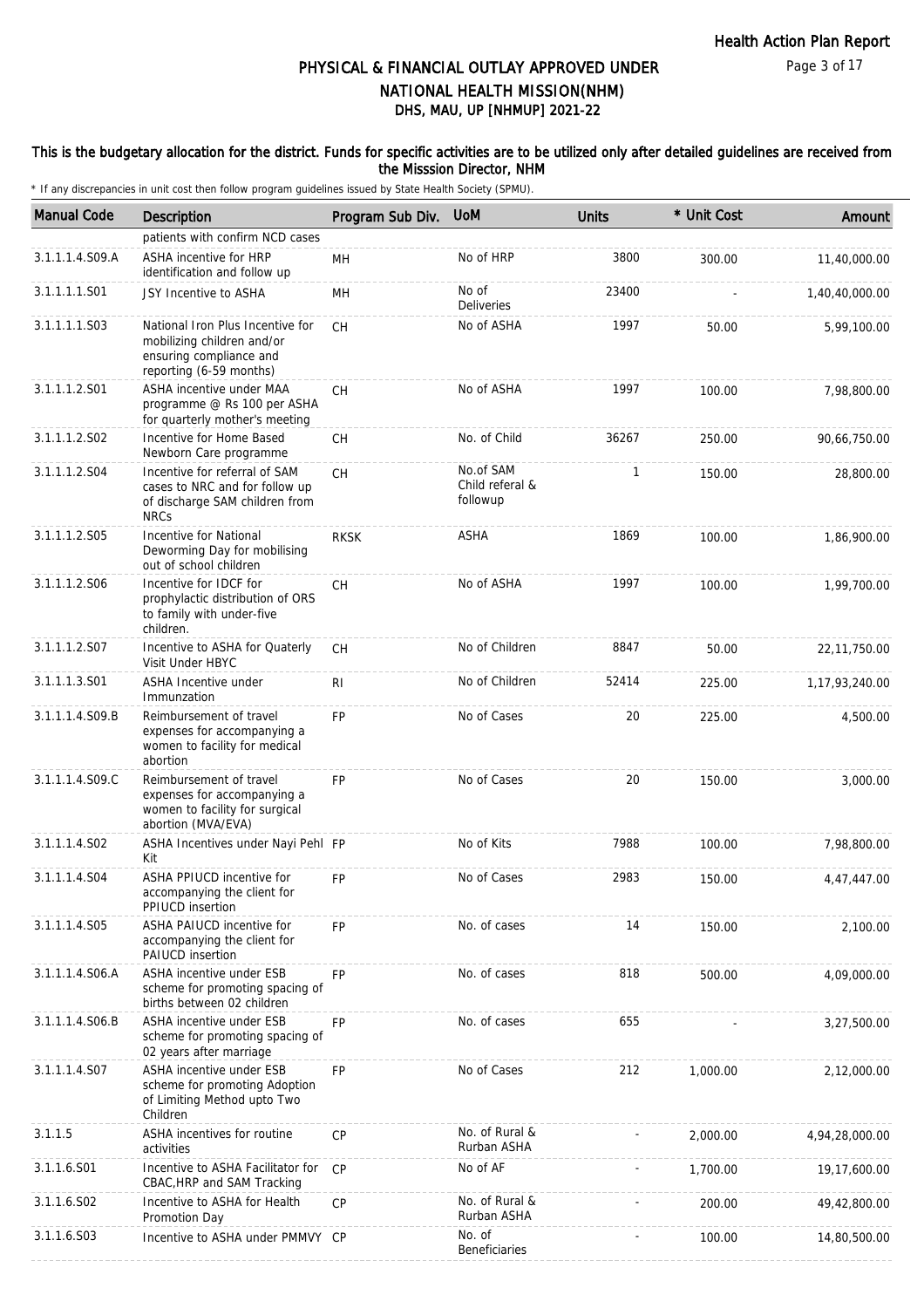#### This is the budgetary allocation for the district. Funds for specific activities are to be utilized only after detailed guidelines are received from the Misssion Director, NHM

| <b>Manual Code</b> | Description                                                                                                                       | Program Sub Div. | <b>UoM</b>                             | <b>Units</b> | * Unit Cost | Amount         |
|--------------------|-----------------------------------------------------------------------------------------------------------------------------------|------------------|----------------------------------------|--------------|-------------|----------------|
| 3.1.1.6.S04        | ASHA Beema- Pradhan Mantri<br>Jeevan Jyoti & Suraksh Bima<br>Yojna                                                                | CP               |                                        |              |             | 7,02,456.00    |
| 3.1.3.1.1.S01      | Asha/ Asha Sangni Uniform                                                                                                         | CP               | No. of<br>Rural, Rurban<br>ASHA & AF   |              | 600.00      | 13,25,400.00   |
| 3.1.3.1.1.S02      | Asha/ Asha Sangni Umbrella                                                                                                        | CP               | No. of<br>Rural, Rurban<br>ASHA & AF   |              | 200.00      | 4,41,800.00    |
| 3.1.3.1.3          | Awards to ASHA's/Link workers                                                                                                     | <b>CP</b>        | No. of<br>Rural, Urban<br>,Rurban ASHA |              | 300.00      | 6,83,600.00    |
| 3.1.3.1.6          | Supervision costs by ASHA<br>facilitators (Shangni) (12<br>months)                                                                | CP               | No of AF                               |              | 7,200.00    | 81,21,600.00   |
| 3.1.1.1.3.S02.A    | Mobilization of children through<br>ASHA or other mobilizers                                                                      | R <sub>l</sub>   | No of Session                          | 22296        | 150.00      | 33,44,400.00   |
| 3.1.3.5.S01        | Incentive for other link workers<br>for Prepration of Due List of<br>Childrens to be immunized                                    | <b>RI</b>        | No of Session                          | 2760         | 100.00      | 2,76,000.00    |
| 3.1.2.10.S03       | Incentive to ASHA Cluster<br>Meeting                                                                                              | CP               |                                        |              |             | 15,80,500.00   |
| 3.2.3.1.1          | <b>Treatment Supporter</b><br>Honorarium (Rs 1000)                                                                                | CD-RNTCP         |                                        |              |             | 16,20,000.00   |
| 3.2.3.1.2          | <b>Treatment Supporter</b><br>Honorarium (Rs 5000)                                                                                | CD-RNTCP         |                                        |              |             | 6,21,000.00    |
| 3.2.3.1.3          | Incentive for informant (Rs 500)                                                                                                  | CD-RNTCP         |                                        |              |             | 2,99,700.00    |
| 3.2.3.1.4.S01      | State/District TB Forums                                                                                                          | CD-RNTCP         |                                        |              |             | 5,000.00       |
| 3.2.3.1.4.S02      | <b>Community Engagement</b><br>activities /Incentive for<br>community<br>volunteers/supervisors /LT etc<br>undertaking ACF        | CD-RNTCP         |                                        |              |             | 17,55,000.00   |
| 3.3.3.2            | Training of PRI's<br>representatives/ Police<br>personnel/ Teachers/ Transport<br>personnel/ NGO personnel/<br>other stakeholders | NCD-NTCP         |                                        | $\mathbf{1}$ |             | 30,000.00      |
| 3.3.3.3            | Training of PRI under National<br>Program for Climate Change and<br>Human Health (NPCCHH)                                         | NCD-NPCCHH       |                                        | 1            |             | 70,000.00      |
| 3.3.4.S01          | AAA Platform                                                                                                                      | CP               | No. of Rural &<br>Rurban ASHA          |              | 75.00       | 34,83,450.00   |
| 4.1.1              | <b>District Hospitals</b>                                                                                                         | <b>CP</b>        | No. of DH                              | 2            | 5,00,000.00 | 10,00,000.00   |
| 4.1.3              | <b>Community Health Centers</b>                                                                                                   | <b>CP</b>        | No of CHC                              | 9            | 2,50,000.00 | 22,50,000.00   |
| 4.1.4              | Primary Health Centers                                                                                                            | <b>CP</b>        | No of PHC                              | 36           | 87,500.00   | 31,50,000.00   |
| 4.1.5              | Sub Centers                                                                                                                       | CP               | No. of Sub<br>Centre                   |              | 10,000.00   | 22,50,000.00   |
| 4.1.6              | Village Health Sanitation &<br>Nutrition Committee                                                                                | <b>CP</b>        | No. of VHSNC                           |              | 10,000.00   | 92,40,000.00   |
| 4.1.7.S01          | H&WC Additional Untied Grant-<br>SC                                                                                               | <b>CP</b>        | No. of HWC-<br>SC                      |              | 30,000.00   | 38,80,000.00   |
| 4.1.7.S02          | H&WC Additional Untied Grant-<br><b>PHC</b>                                                                                       | CP               | No. of HWC-<br>PHC                     |              | 50,000.00   | 15,50,000.00   |
| 5.1.1.2.8          | Infrastructure strengthening of<br>SC to H&WC                                                                                     | <b>CP</b>        | No. of HWC-<br><b>SC</b>               |              | 7,00,000.00 | 3,68,50,000.00 |
| 5.1.1.2.9          | Infrastructure strengthening of<br>PHC to H&WC                                                                                    | <b>CP</b>        | No. of HWC-<br>PHC                     |              | 2,74,000.00 | 24,66,000.00   |
| 5.1.2              | Sub Centre Rent and<br>Contingencies                                                                                              | <b>CP</b>        |                                        |              |             | 8,10,000.00    |
| 5.3.9              | Safety Pits                                                                                                                       | <b>RI</b>        | No of piece                            | 10           | 6,000.00    | 60,000.00      |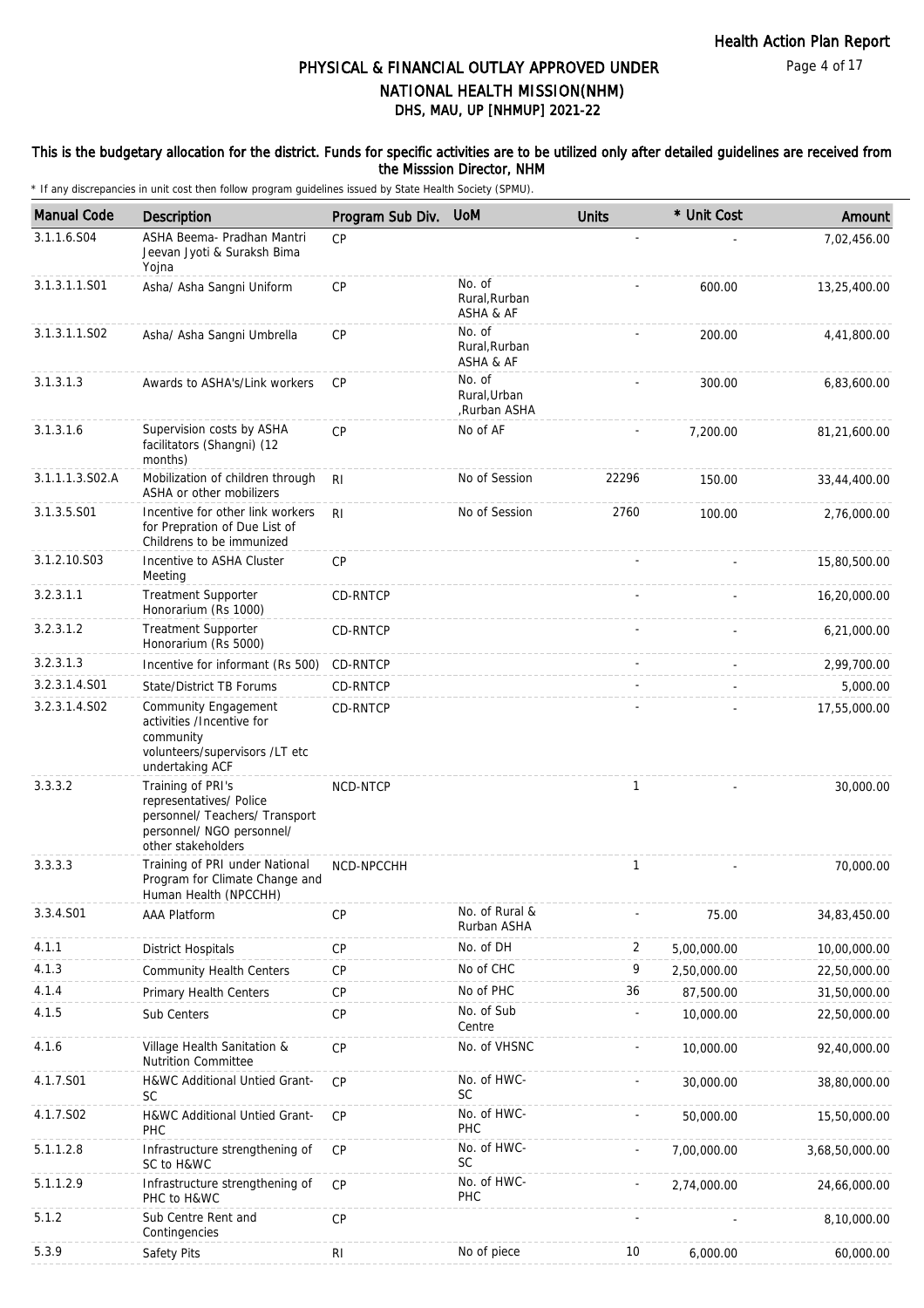#### This is the budgetary allocation for the district. Funds for specific activities are to be utilized only after detailed guidelines are received from the Misssion Director, NHM

| <b>Manual Code</b> | Description                                                               | Program Sub Div.  | <b>UoM</b>                               | <b>Units</b>   | * Unit Cost | Amount       |
|--------------------|---------------------------------------------------------------------------|-------------------|------------------------------------------|----------------|-------------|--------------|
| 5.3.13             | ICU Establishment in Endemic<br><b>District</b>                           | CD-NVBDCP         |                                          |                |             | 1,44,000.00  |
| 5.3.14             | Civil Works under RNTCP                                                   | CD-RNTCP          |                                          |                |             | 1,20,000.00  |
| 6.1.1.1.2.S02      | FRU Strengthening                                                         | MН                | List of<br><b>Different</b><br>Equipment |                |             | 10,41,198.00 |
| 6.1.1.1.5          | Any other Equipment<br>(Instrument and Equipment for<br>HWC)              | MH                | List of<br><b>Different</b><br>Equipment | 4              |             | 8,00,000.00  |
| 6.1.1.2.4.S05      | Procurement of Phototherepy for CH<br><b>NBSU</b>                         |                   | No of Units                              | $\overline{2}$ | 65,000.00   | 1,30,000.00  |
| 6.1.1.2.4.S06      | Procurement of Radiant Warmer CH<br>for NBSU                              |                   | No of Units                              | 4              | 65,000.00   | 2,40,000.00  |
| 6.1.1.3.3          | Minilap kits                                                              | <b>FP</b>         | No of Kits                               | 5              | 3,000.00    | 15,000.00    |
| 6.1.1.3.5          | PPIUCD forceps                                                            | <b>FP</b>         | No of Kelly<br>forcep                    | 32             | 600.00      | 19,200.00    |
| 6.1.5.1.1          | Grant-in-aid for Vision Centre<br>(PHC) (Govt.)                           | NCD-NPCB          |                                          |                |             | 1,00,000.00  |
| 6.1.1.21.1         | Recurring GIA: Machinery &<br>Equipment for DH                            | NCD-NPHCE         |                                          | $\mathbf{1}$   |             | 1,50,000.00  |
| 6.1.2.6.F1.S03     | IT Recurring Expenses for PHC                                             | CP                |                                          |                |             | 1,10,000.00  |
| 6.1.2.6.F1.S04     | Laptop for HWC-PHC                                                        | <b>CP</b>         |                                          |                |             | 5,85,000.00  |
| 6.1.4.3.1          | <b>MCR</b>                                                                | CD-NLEP           |                                          |                |             | 36,000.00    |
| 6.1.4.3.2          | Aids/Appliance                                                            | CD-NLEP           |                                          |                |             | 17,000.00    |
| 6.1.4.3.3          | Equipment                                                                 | CD-NLEP           |                                          |                |             | 5,000.00     |
| 6.1.6.1            | Repairs of Laparoscopes                                                   |                   | No of<br>Laproscopes                     | $\mathbf{1}$   | 25,000.00   | 25,000.00    |
| 6.2.1.1.A7.S05.a   | Drugs & Consumables Normal<br>Delivery L1 Facility                        | MH                | No of<br>Deliveries                      | 10100          |             | 2,02,000.00  |
| 6.2.1.1.A7.S05.b   | Drugs & Consumables Normal<br>Delivery L2 Facility                        | MH                | No of<br>Deliveries                      | 14300          |             | 5,72,000.00  |
| 6.2.1.1.A7.S05.c   | Drugs & Consumables Normal<br>Delivery L3 Facility                        | MH                | No of<br>Deliveries                      | 3300           |             | 2,64,000.00  |
| 6.2.1.1.A7.S05.d   | Drugs & Consumables Caesarean MH<br>Delivery L3 Facility                  |                   | No of<br>Deliveries                      | 100            |             | 36,000.00    |
| 6.2.1.2.2.12       | AEFI kit under RI Program                                                 | RI                | No. of Kits                              | 60             | 200.00      | 12,000.00    |
| 6.2.1.3.1          | Nayi Pehl Kit                                                             | FP                | No of Kits                               | 7988           | 220.00      | 17,57,360.00 |
| 6.2.1.5.1          | Medicine for Mobile health team                                           | <b>RBSK</b>       | No of Team                               | 18             | 5,000.00    | 90,000.00    |
| 6.2.1.6.1          | Red/Black plastic bags et                                                 | RI                | No of Session                            | 37008          | 9.00        | 3,33,072.00  |
| 6.2.1.6.2          | Bleach/Hypochlorite solution/<br>Twin bucket                              | R <sub>l</sub>    | No of Facilities                         |                |             | 18,000.00    |
| 6.2.2.1.4          | Replenishment of ASHA HBNC<br>kits                                        | <b>CP</b>         | No of ASHA                               |                | 150.00      | 2,53,650.00  |
| 6.2.2.2.2          | Drugs and Supplies for blood<br>related disorders-<br>Haemoglobinopathies | <b>BLOOD CELL</b> |                                          |                |             | 30,000.00    |
| 6.2.2.4.1          | Drugs & Supplies for Ayush                                                | AYUSH             | No of Doctors                            | 28             | 50,000.00   | 14,00,000.00 |
| 6.2.2.6.1          | Lab strengthening of SHC - HWC CP                                         |                   |                                          |                |             | 27,45,000.00 |
| 6.2.2.6.2          | Lab strengthening of PHC - HWC CP                                         |                   |                                          |                |             | 18,30,000.00 |
| 6.2.3.1.1          | Chloroquine phosphate tablets                                             | CD-NVBDCP         |                                          |                |             | 15,000.00    |
| 6.2.3.1.2          | Primaquine tablets 2.5 mg                                                 | CD-NVBDCP         |                                          |                |             | 7,500.00     |
| 6.2.3.1.3          | Primaquine tablets 7.5 mg                                                 | CD-NVBDCP         |                                          |                |             | 15,000.00    |
| 6.2.3.1.12         | RDT Malaria - bi-valent (For Non CD-NVBDCP<br>Project states)             |                   |                                          |                |             | 2,13,500.00  |
| 6.2.3.2.1          | Supportive drugs, lab. Reagents                                           | CD-NLEP           |                                          |                |             | 13,000.00    |
| 6.2.3.3.1          | Laboratory Materials                                                      | CD-RNTCP          |                                          |                |             | 17,76,000.00 |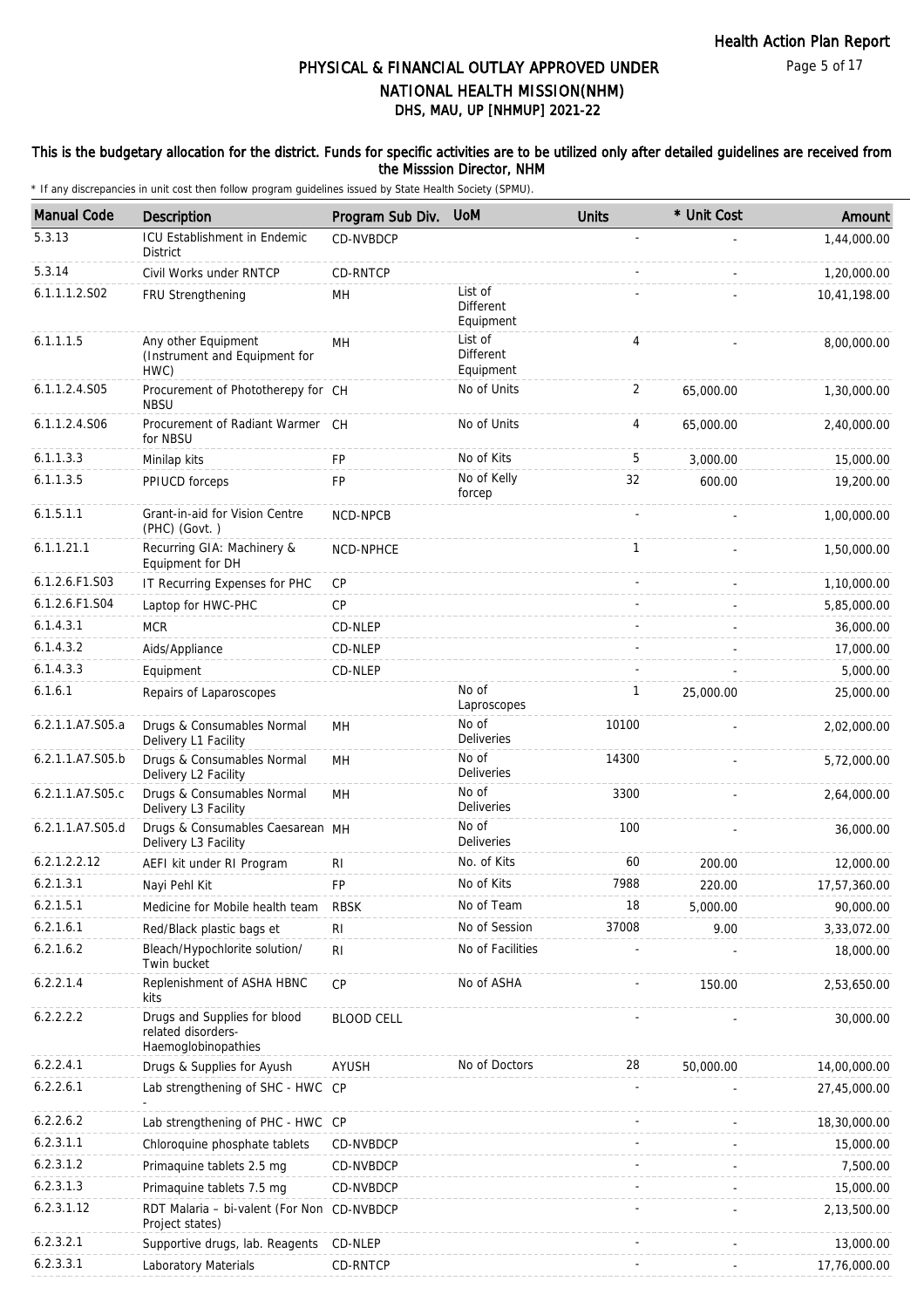Page 6 of 17

### DHS, MAU, UP [NHMUP] 2021-22 PHYSICAL & FINANCIAL OUTLAY APPROVED UNDER NATIONAL HEALTH MISSION(NHM)

#### This is the budgetary allocation for the district. Funds for specific activities are to be utilized only after detailed guidelines are received from the Misssion Director, NHM

| <b>Manual Code</b> | Description                                                                                                | Program Sub Div. | <b>UoM</b>                                                | <b>Units</b>      | * Unit Cost | Amount         |
|--------------------|------------------------------------------------------------------------------------------------------------|------------------|-----------------------------------------------------------|-------------------|-------------|----------------|
| 6.2.3.3.2          | Procurement of Drugs                                                                                       | <b>CD-RNTCP</b>  |                                                           |                   |             | 8,40,000.00    |
| 6.2.4.1.1          | Assistance for<br>consumables/drugs/medicines to<br>the Govt./District Hospital for<br>Cat sx etc          | NCD-NPCB         | No of Cases                                               |                   |             | 13,60,320.00   |
| 6.2.4.5.1          | Drugs & Consumables for NCD<br>Management (incl. Diabetes,<br>Hypertension, Strokes etc)for<br>whole dist. | NCD-NPCDCS       |                                                           | $\mathbf{1}$      |             | 2,00,000.00    |
| 6.2.4.5.3          | Drugs & Diagnostic for NCD<br>Management incl. Diabetes,<br>Hypertension, Strokes etc                      | NCD-NPCDCS       |                                                           |                   |             | 1,80,000.00    |
| $6.1.3.2.a.$ S01   | Free Diagnostics for Pregnant<br>women under JSSK - USG on<br>PPP for PMSMA                                | MН               | No of ANC                                                 | 1200              |             | 3,60,000.00    |
| $6.1.3.2.a.$ SO2   | Free Diagnostics for Pregnant<br>women under JSSK- AVD for for<br>HIV & Syphilis at VHNDs                  | MН               | No of ANC                                                 | 223               |             |                |
| 6.1.3.2.a.S03      | Free Diagnostics for Pregnant<br>women under JSSK-MH                                                       | MН               | No of ANC                                                 | 55000             |             | 5,50,000.00    |
| 6.1.3.2.b          | Free Diagnostics for Sick infants<br>under JSSK                                                            | CH               | No of Units                                               | $\mathbf{1}$      |             | 1,20,000.00    |
| 6.3.1.S03          | Any other (please specify)                                                                                 |                  |                                                           |                   |             | 74,00,000.00   |
| 7.5.1              | Tribal Patient Support &<br><b>Transportation Charges</b>                                                  | CD-RNTCP         |                                                           |                   |             | 2,26,800.00    |
| 7.5.2              | Sample collecton &<br>transportation charges                                                               | CD-RNTCP         |                                                           |                   |             | 3,10,400.00    |
| 8.1.1.1            | ANMs - MH                                                                                                  | MН               | No of MH ANM                                              | 87                |             | 1,98,30,648.00 |
| 8.1.1.1.S01        | ANM For New Sub-Center - CP                                                                                | CP               |                                                           |                   |             | 30,52,123.00   |
| 8.1.1.2.S01        | Staff Nurses-100 Beded MCH<br>Wing Neotology                                                               | MН               | No of MCH<br>Neonatology<br>trained Staff<br><b>Nurse</b> |                   |             | 57,92,504.00   |
| 8.1.1.2.S02        | Staff Nurses-100 Beded MCH<br>Wing nursing sister                                                          | <b>MH</b>        | No of MCH<br><b>Nursing Sister</b>                        |                   |             | 11,36,786.00   |
| 8.1.1.2.S03        | Staff Nurses-CD-NVBDCP-AES/JE CD-NVBDCP                                                                    |                  |                                                           | 20                |             | 54,43,032.00   |
| 8.1.1.2.S05        | <b>Staff Nurses-MH</b>                                                                                     | MН               | No of MH<br><b>Staff Nurse</b>                            | 39                |             | 1,22,60,997.00 |
| 8.1.1.2.S11        | Staff Nurse HWC - CP                                                                                       | <b>CP</b>        |                                                           |                   |             | 56,61,259.00   |
| 8.1.1.2.S12        | Staff Nurses HWC - MH                                                                                      | MН               |                                                           | $12 \overline{ }$ |             | 14,40,936.00   |
| 8.1.1.5.S01        | Laboratory Technicians -100<br>Beded MCH Wing                                                              | MH               | No of MCH<br>Laboratory<br>Technician                     |                   |             | 11,66,802.00   |
| 8.1.1.5.S02        | Laboratory Technicians -HR                                                                                 | HR               |                                                           | $\mathbf{1}$      |             | 2,64,816.00    |
| 8.1.1.5.S04        | Laboratory Technicians - RNTCP                                                                             | CD-RNTCP         |                                                           |                   |             | 3,90,848.00    |
| 8.1.1.6.S05        | OT Technician                                                                                              | <b>MIS</b>       | No of MH OT<br>technician                                 |                   |             | 2,64,600.00    |
| 8.1.1.6.S06        | OT Technician-MCH Wing                                                                                     | MH               | No of MCH OT<br>Technician                                |                   |             | 3,48,035.00    |
| 8.1.1.10.S02       | Physiotherapist/ Occupational<br>Therapist-CD-NLEP                                                         | CD-NLEP          |                                                           |                   |             | 4,83,323.00    |
| 8.1.1.12.S02       | Para Medical Worker CD-NLEP                                                                                | CD-NLEP          |                                                           |                   |             | 21,65,222.00   |
| 8.1.2.1.S01        | Obstetricians and Gynaecologists MH<br>-100 Beded MCH Wing                                                 |                  | No of MCH<br>Obstetricians<br>and<br>Gynaecologist<br>S   |                   |             | 42,55,200.00   |
| 8.1.2.1.S04        | Obstetricians and Gynaecologists MH<br>-MH                                                                 |                  | No of MH<br>Obstetricians<br>and<br>Gynaecologist         |                   |             | 32,40,000.00   |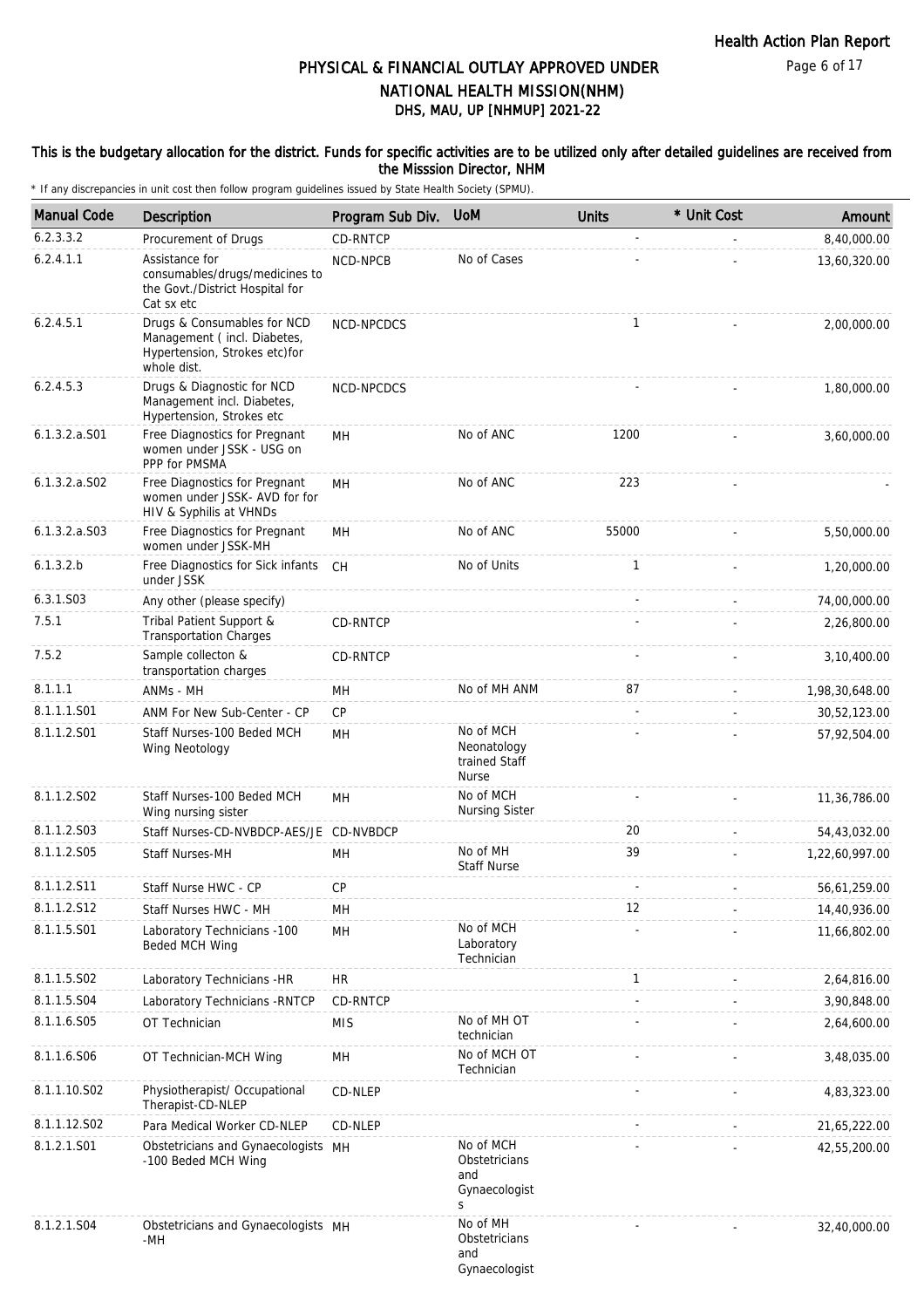### This is the budgetary allocation for the district. Funds for specific activities are to be utilized only after detailed guidelines are received from the Misssion Director, NHM

| <b>Manual Code</b> | Description                                                                              | Program Sub Div. | <b>UoM</b>                   | <b>Units</b>   | * Unit Cost | Amount         |
|--------------------|------------------------------------------------------------------------------------------|------------------|------------------------------|----------------|-------------|----------------|
|                    |                                                                                          |                  | S                            |                |             |                |
| 8.1.2.2.S01        | Paediatricians- 100 Beded MCH<br>Wing                                                    | MН               | No of MCH<br>Pediatrician    |                |             | 37,47,600.00   |
| 8.1.2.2.S03        | Paediatricians-CD-NVBDCP-<br>AES/JE                                                      | <b>CD-NVBDCP</b> |                              | $\overline{2}$ |             | 49,32,000.00   |
| 8.1.2.3.S02        | Anaesthetists -100 Beded MCH<br>Wing                                                     | <b>MH</b>        | No of MCH<br>Anesthetic      |                |             | 32,40,000.00   |
| 8.1.2.3.S05        | Anaesthetists -MH                                                                        | MН               | No of MH<br>Anesthetic       |                |             | 21,60,000.00   |
| 8.1.2.5.S01        | Radiologists- 100 Beded MCH<br>Wing                                                      | <b>MH</b>        | No of MCH<br>Radiologist     |                |             | 11,70,000.00   |
| 8.1.2.6.S01        | Pathologists/ Haemotologists-<br>100 Beded MCH Wing                                      | <b>MH</b>        | No of MCH<br>Pathologist     |                |             | 10,80,000.00   |
| 8.1.3.10.S01       | FRU Operationalization for<br>Gynae & anesthetist specialist on<br>call from govt sector | <b>MH</b>        | No of C<br>Section           | 10             |             | 30,000.00      |
| 8.1.3.10.S02       | FRU Operationalization<br>Gynecologists specialist on call<br>from pvt sector            | MH               | No of C<br>Section           | 5              |             | 22,500.00      |
| 8.1.3.10.S03       | FRU Operationalization<br>anesthetist specialist on call for<br>from pvt sector          | <b>MH</b>        | No of C<br>Section           | 5              |             | 15,000.00      |
| 8.1.4.1.S01        | Dental Surgeons- DH &CHC                                                                 | HR               |                              | $\mathbf{1}$   |             | 6,98,376.00    |
| 8.1.5.S03          | Medical Officers - MH                                                                    | <b>MH</b>        | No of MH LMO                 |                |             | 17,04,000.00   |
| 8.1.6.1            | <b>AYUSH MOS</b>                                                                         | <b>AYUSH</b>     |                              | 28             |             | 1,43,78,845.00 |
| 8.1.6.2            | Pharmacist - AYUSH                                                                       | <b>AYUSH</b>     |                              | 10             |             | 21,61,901.00   |
| 8.1.7.1.1          | MOs-AYUSH                                                                                | <b>RBSK</b>      |                              | 28             |             | 1,22,14,176.00 |
| 8.1.7.1.2.S01      | MOs-MBBS                                                                                 | <b>RBSK</b>      |                              | 2              |             | 14,68,008.00   |
| 8.1.7.1.2.S02      | MOs-Dental MO/ BDS                                                                       | <b>RBSK</b>      |                              | 6              |             | 42,81,480.00   |
| 8.1.7.1.3          | <b>Staff Nurse</b>                                                                       | <b>RBSK</b>      |                              | 13             |             | 43,72,992.00   |
| 8.1.7.1.4          | <b>ANM</b>                                                                               | <b>RBSK</b>      |                              | 5              |             | 7,10,916.00    |
| 8.1.7.1.5.S01      | Para Medical Worker                                                                      | <b>RBSK</b>      |                              | 18             |             | 43,59,744.00   |
| 8.1.8.1            | <b>Medical Officers</b>                                                                  | <b>CH</b>        | No. of Mos                   | $\mathbf{1}$   |             | 8,73,180.00    |
| 8.1.8.2            | <b>Staff Nurse</b>                                                                       | <b>CH</b>        | No. of SNs                   | 4              |             | 14,40,964.00   |
| 8.1.8.3            | Cook cum caretaker                                                                       | <b>CH</b>        | No. of Cook<br>cum Caretaker | $\overline{2}$ |             | 3,08,551.00    |
| 8.1.8.5            | Feeding demonstrator for NRC                                                             | CH               | No. of FDs                   | 1              |             | 2,89,952.00    |
| 8.1.9.1.S01        | Paediatrician SNCU-CH                                                                    | CH               | No. of<br>Peadiatrician      | 3              |             | 60,00,000.00   |
| 8.1.9.3.S01        | Staff Nurse - SNCU/KMC                                                                   | CH               | No. of SNs                   | 12             |             | 35,70,264.00   |
| 8.1.9.3.SO2        | <b>Staff Nurse -NBSU</b>                                                                 | <b>CH</b>        | No. of SNs                   | 6              |             | 14,66,899.00   |
| 8.1.9.6.S01        | Ancillary Staff-CD-NVBDCP-AES<br>&JE                                                     | CD-NVBDCP        |                              | 4              |             | 4,37,375.00    |
| 8.1.9.6.SO2        | Others- SNCU Staff (Ward<br>Aaya/ Cleaner/ Security Guard)                               | <b>CH</b>        |                              | 9              |             | 16,09,484.00   |
| 8.1.9.6.S03        | Others- SNCU Staff DEO                                                                   | <b>CH</b>        | no. of Posts                 | $\mathbf{1}$   |             | 2,25,892.00    |
| 8.1.12.1           | Mid-level Service Provider                                                               | CP               |                              |                |             | 70,88,610.00   |
| 8.1.12.2           | Performance incentive for Mid-<br>level service providers                                | <b>CP</b>        | No. of HWC-<br>CHO           |                | 15,000.00   | 44,43,750.00   |
| 8.1.13.4.S01       | Microbiologists-CD-NVBDCP-<br>AES/JE                                                     | CD-NVBDCP        |                              | $\mathbf{1}$   |             | 3,30,000.00    |
| 8.1.13.5           | Audiometrician/ Audiologist-<br>NCD-NPPCD                                                | NCD-NPPCD        |                              |                |             | 3,96,900.00    |
| 8.1.13.10          | TBHV-CD-RNTCP                                                                            | CD-RNTCP         |                              |                |             | 5,57,724.00    |
| 8.1.13.18          | Audiometrics Asstt.NCD-NPPCD                                                             | NCD-NPPCD        |                              |                |             | 1,98,450.00    |
| 8.1.13.19          | Instructor for Hearing Imapired                                                          | NCD-NPPCD        |                              |                |             | 1,98,450.00    |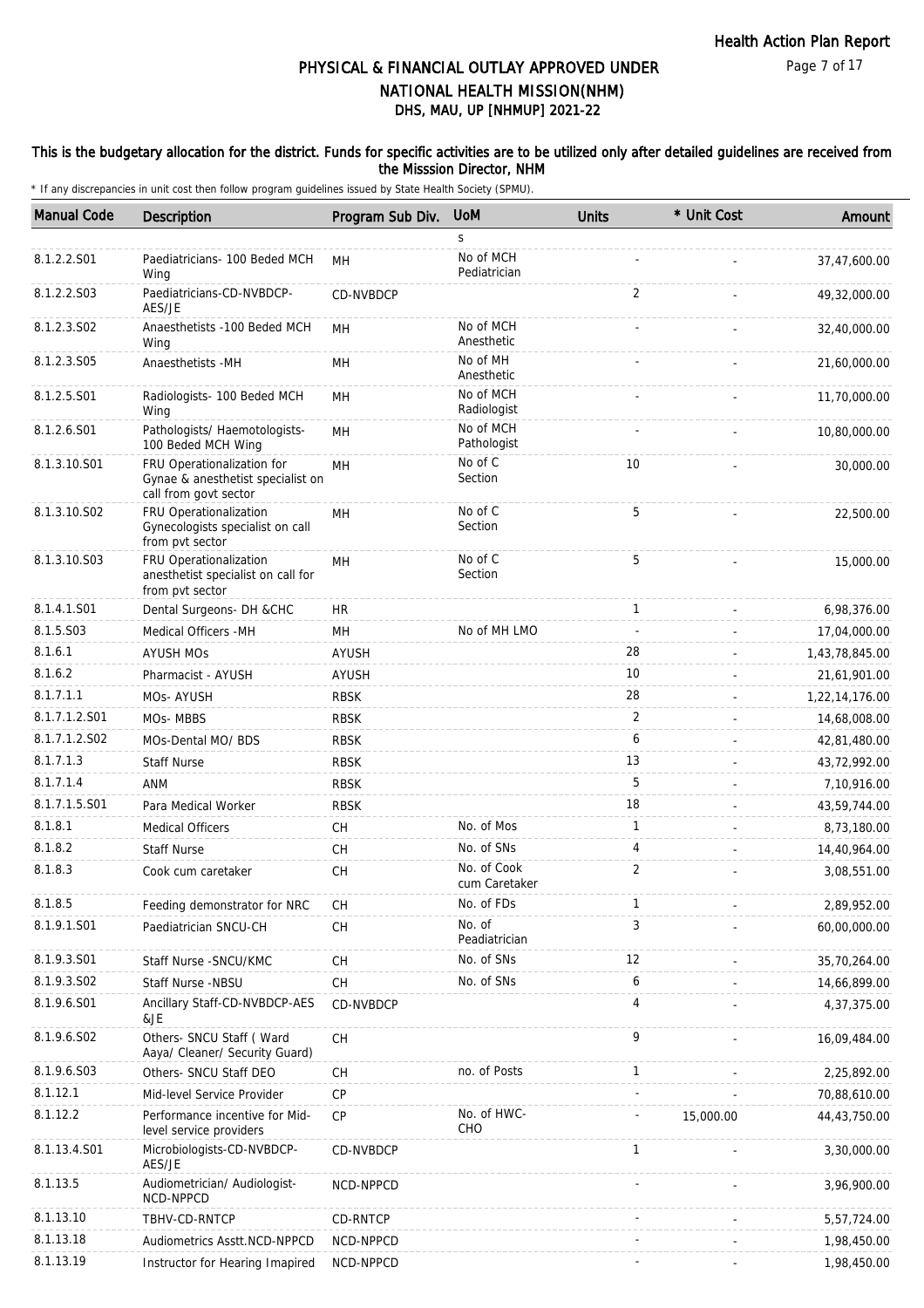#### This is the budgetary allocation for the district. Funds for specific activities are to be utilized only after detailed guidelines are received from the Misssion Director, NHM

| <b>Manual Code</b> | <b>Description</b>                                                                           | Program Sub Div.  | <b>UoM</b>                      | <b>Units</b>   | * Unit Cost  | Amount       |
|--------------------|----------------------------------------------------------------------------------------------|-------------------|---------------------------------|----------------|--------------|--------------|
|                    | Children-NCD-NPPCD                                                                           |                   |                                 |                |              |              |
| 8.1.13.22.S07      | Rogi Sahayata Kendra Manager                                                                 | QA                |                                 | 2              |              | 5,33,645.00  |
| 8.1.13.22.S13      | Rogi Sahayata Kendra Operator                                                                | QA                |                                 | $\overline{2}$ |              | 3,34,687.00  |
| 8.1.14.1.S01       | MO (Blood Bank)                                                                              | <b>BLOOD CELL</b> |                                 |                |              | 7,94,000.00  |
| 8.1.14.2           | <b>Staff Nurse</b>                                                                           | <b>BLOOD CELL</b> |                                 |                |              | 2,92,000.00  |
| 8.1.14.4.S02       | Lab Technician (BB)                                                                          | <b>BLOOD CELL</b> |                                 |                |              | 6,74,000.00  |
| 8.1.14.5.S01       | Others- Counsellor                                                                           | <b>BLOOD CELL</b> |                                 |                |              | 3,31,000.00  |
| 8.1.14.5.S02       | Others- Lab Technicians                                                                      | <b>BLOOD CELL</b> |                                 |                |              | 5,55,000.00  |
| 8.1.14.5.S03       | Others-Lab Attendant                                                                         | <b>BLOOD CELL</b> |                                 |                |              | 4,48,000.00  |
| 8.1.14.5.S05       | Others-Lab Attendant - BSU                                                                   | <b>BLOOD CELL</b> |                                 |                |              | 2,24,000.00  |
| 8.1.16.2.S01       | Cold Chain Handlers                                                                          | RI                |                                 |                |              | 2,10,899.00  |
| 8.1.16.6.S01       | Data Entry Operator BB                                                                       | <b>BLOOD CELL</b> |                                 |                |              | 2,26,000.00  |
| 8.1.16.7.S02       | Sweeper- NCD- Blood bank                                                                     | <b>BLOOD CELL</b> |                                 |                |              | 2,24,000.00  |
| 8.1.16.7.S03       | Sweeper-NCD-Blood Storage<br>Unit                                                            | <b>BLOOD CELL</b> |                                 |                |              | 1,44,000.00  |
| 8.1.16.7.S05       | Cleaner -NRC                                                                                 | СH                | no. of Posts                    | $\mathbf{1}$   |              | 1,78,831.00  |
| 8.4.1              | Additional Allowances/<br>Incentives to Medical Officers                                     | MH                |                                 | 3              |              | 72,000.00    |
| 8.4.7              | Incentive to provider for PPIUCD FP<br>services @Rs 150 per PPIUCD<br>insertion              |                   | No of Cases                     | 5023           | 150.00       | 7,53,450.00  |
| 8.4.8              | Incentive to provider for PAIUCD FP<br>Services @Rs 150 per PAIUCD<br>insertion              |                   | No of Cases                     | 14             | 150.00       | 2,100.00     |
| 8.4.9              | Team based incentives for<br>Health & Wellness Centers<br>(H&WC Sub Center)                  | <b>CP</b>         | No of HWC                       |                | 11,000.00    | 32,58,750.00 |
| 8.4.10             | Team based incentives for<br>Health & Wellness Centers<br>(H&WC PHC)                         | <b>CP</b>         | No of HWC                       |                | 11,000.00    | 17,23,750.00 |
| 8.4.12.S01         | HRP identification and follow up<br>for ANM                                                  | MH                | No of HRP                       | 3800           | 200.00       | 7,60,000.00  |
| 8.4.12.S04         | RI Cold chain handlers incentive                                                             | RI                | Lumpsump                        | 11             | 2,400.00     | 3,16,800.00  |
| 9.2.1.1.7          | Training of Staff Nurses/ANMs /<br>LHVs in SBA                                               | Nursing           |                                 | 1              | 10,86,520.00 | 10,86,520.00 |
| 9.2.1.2.4          | Orienation activities on vitamin A CH<br>supplemenation and Anemia<br>Mukta Bharat Programme |                   | No of Batch                     | 22             |              | 79,290.00    |
| 9.2.1.2.20         | Orientation on National<br>Deworming Day                                                     | <b>RKSK</b>       | per participant                 | 99             | 100.00       | 1,97,480.00  |
| 9.2.1.3.2.S01      | <b>Qtr.Review/orientation meeting</b><br>at Block Level for ANM                              | <b>FP</b>         | No of<br>Orientation<br>meeting | 36             | 1,000.00     | 36,000.00    |
| 9.2.1.3.2.S02      | Otr.Review/orientation meeting<br>of ASHA/ANM OF 20 Urban<br>District at Districts Level     | <b>FP</b>         | No of<br>Orientation<br>meeting | 3              | 2,000.00     | 24,000.00    |
| 9.2.1.3.23         | Training of Medical officers<br>(Injectible Contraceptive)<br>Trainings)                     | <b>FP</b>         | No of Batch                     | $\mathbf{1}$   | 41,800.00    | 41,800.00    |
| 9.2.1.3.24         | Training of AYUSH doctors<br>(Injectible Contraceptive<br>Trainings)                         | FP                | No of Batch                     | $\mathbf{1}$   | 22,800.00    | 22,800.00    |
| 9.2.1.3.25         | Training of Nurses (Staff<br>Nurse/LHV/ANM) (Injectible<br>Contraceptive Trainings)          | <b>FP</b>         | No of Batch                     | 1              | 35,800.00    | 35,800.00    |
| 9.2.1.3.27.S01     | FP-LMIS training-Urban Staffs<br>and others                                                  | FP                |                                 | $\mathbf{1}$   | 46,900.00    | 46,900.00    |
| 9.2.1.3.27.S02     | FP-LMIS training- ASHA Sangni<br>Refresher                                                   | FP                |                                 | 2              | 4,900.00     | 9,800.00     |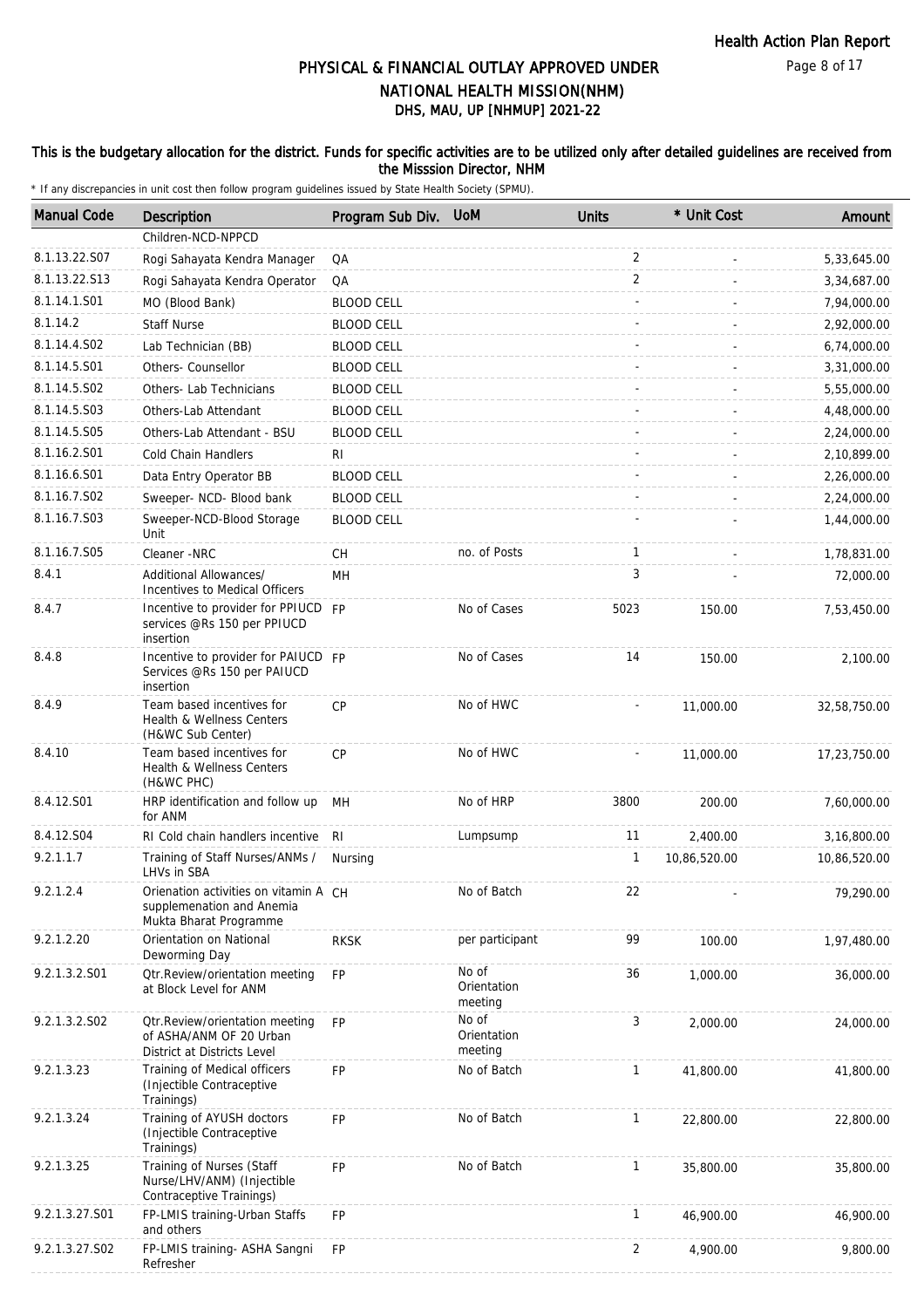#### This is the budgetary allocation for the district. Funds for specific activities are to be utilized only after detailed guidelines are received from the Misssion Director, NHM

| <b>Manual Code</b> | Description                                                                                                                           | Program Sub Div.                         | <b>UoM</b>            | <b>Units</b> | * Unit Cost | Amount       |
|--------------------|---------------------------------------------------------------------------------------------------------------------------------------|------------------------------------------|-----------------------|--------------|-------------|--------------|
| 9.2.1.4.13.C       | Any other (please specify) Kishor RKSK<br>Swasyhya Manch                                                                              |                                          | No of Events          | 20           | 5,000.00    | 1,00,000.00  |
| 9.2.1.7.1.S01      | Training under Immunisation-<br><b>CCH</b>                                                                                            | R <sub>1</sub>                           | Lumpsump              |              |             | 38,200.00    |
| 9.2.1.7.1.S02      | Training under Immunisation-<br>Data Handler                                                                                          | R <sub>1</sub>                           | Lumpsump              |              |             | 5,000.00     |
| 9.2.1.7.1.S03      | Training under Immunisation-<br><b>Health Worker</b>                                                                                  | R <sub>l</sub>                           | Lumpsump              |              |             | 4,15,800.00  |
| 9.2.2.6.3          | Kayakalp Trainings                                                                                                                    | QA                                       | <b>Districts</b>      | $\mathbf{1}$ | 33,000.00   | 33,000.00    |
| 9.2.2.7.2          | Training cum review meeting for MIS<br>HMIS & MCTS at District level                                                                  |                                          | No of<br>Participants |              |             | 45,540.00    |
| 9.2.2.7.3          | Training cum review meeting for MIS<br>HMIS & MCTS at Block level                                                                     |                                          | No of<br>Participants |              |             | 1,71,600.00  |
| 9.2.2.8.2          | Multi-skilling of ASHA, MPW ay<br>HWCs (SHC & PHC)                                                                                    | CP                                       | Lumpsump              |              |             | 11,70,000.00 |
| 9.2.2.8.5.S01      | Training of MPW and Asha                                                                                                              | CP                                       |                       |              |             | 3,10,000.00  |
| 9.2.2.8.5.S02      | Training of MO and SN                                                                                                                 | <b>CP</b>                                |                       |              |             | 5,42,500.00  |
| 9.2.2.8.5.S03      | Cost of Yoga Sessions                                                                                                                 | CP                                       |                       |              |             | 3,82,500.00  |
| 9.2.3.1.1          | Medical Officers (1 day)                                                                                                              | CD-IDSP                                  |                       |              |             | 63,480.00    |
| 9.2.3.1.5          | Data Managers (2days)                                                                                                                 | CD-IDSP                                  |                       |              |             | 18,400.00    |
| 9.2.3.1.7          | ASHA & MPWs, AWW &<br>Community volunteers (1 day)                                                                                    | CD-IDSP                                  |                       |              |             | 18,000.00    |
| 9.2.3.2.1          | Training / Capacity Building<br>(Malaria)                                                                                             | CD-NVBDCP                                |                       |              |             | 37,800.00    |
| 9.5.3.2.6          | Training/sensitization of district<br>level officers on ELF and drug<br>distributors including peripheral<br>health workers (AES/ JE) | CD-NVBDCP                                |                       |              |             | 2,54,700.00  |
| 9.2.3.4.1          | Trainings under RNTCP                                                                                                                 | <b>CD-RNTCP</b>                          |                       |              |             | 2,80,000.00  |
| 9.2.3.5.5          | 1 day training of DEO of the<br>Treatment sites (MTC/TCs)                                                                             | CD-NVHCP                                 |                       |              |             | 3,000.00     |
| 9.2.4.2.1          | Training of PHC Medical Officers,<br>Nurses, Paramedical Workers &<br>Other Health Staff working<br>under NMHP                        | NCD-NMHP                                 | No of Distrcts        | $\mathbf{1}$ |             | 50,000.00    |
| 9.2.4.3.1          | Training of doctors and staff at<br>DH Level under NPHCE                                                                              | NCD-NPHCE                                |                       | $\mathbf{1}$ |             | 40,000.00    |
| 9.2.4.4.1          | Trainings for District Tobacco<br>Control Centre                                                                                      | NCD-NTCP                                 |                       | 1            |             | 1,00,000.00  |
| 9.2.4.5.2          | District NCD Cell                                                                                                                     | NCD-NPCDCS                               |                       | 1            |             | 2,00,000.00  |
| 9.2.4.9            | Trainings of Medical Officers,<br>Health Workers and Programme<br>officers under NPCCHH                                               | NCD-NPCCHH                               |                       | $\mathbf{1}$ |             | 70,000.00    |
| 9.5.29.13.S04.02   | Scaling up Nurse Mentoring<br>Program Honorarium                                                                                      | Nursing                                  |                       | 1            |             | 5,40,000.00  |
| 9.5.29.13.S04.03   | Scaling up Nurse Mentoring<br>Program Yearly TA DA                                                                                    | Nursing                                  |                       | $\mathbf{1}$ |             | 27,000.00    |
| 9.5.29.13.S04.04   | Scaling up Nurse Mentoring<br>Program Register                                                                                        | Nursing                                  |                       | 1            |             | 2,250.00     |
| 9.2.3.6.1          | Trainings of Medical Officers and CD-NRCP<br>Health Workers under NRCP                                                                |                                          |                       |              |             | 48,300.00    |
| 10.1.1.S01         | Community Base Maternal death MH<br>Review                                                                                            |                                          | No of CBMDR           | 132          |             | 79,200.00    |
| 10.1.1.S02         | Incentive for 1st Responder<br>Maternal Death                                                                                         | MН                                       | No of<br>Responder    | 40           |             | 40,000.00    |
| 10.1.2             | Child Death Review                                                                                                                    | $\mathsf{CH}% \left( \mathcal{M}\right)$ | No of Distrcts        | $\mathbf{1}$ |             | 7,78,350.00  |
| 10.2.4             | Microfilaria Survey - Lymphatic<br>Filariasis                                                                                         | CD-NVBDCP                                |                       |              |             | 50,000.00    |
| 10.2.5             | Monitoring & Evaluation (Post                                                                                                         | CD-NVBDCP                                |                       |              |             | 15,000.00    |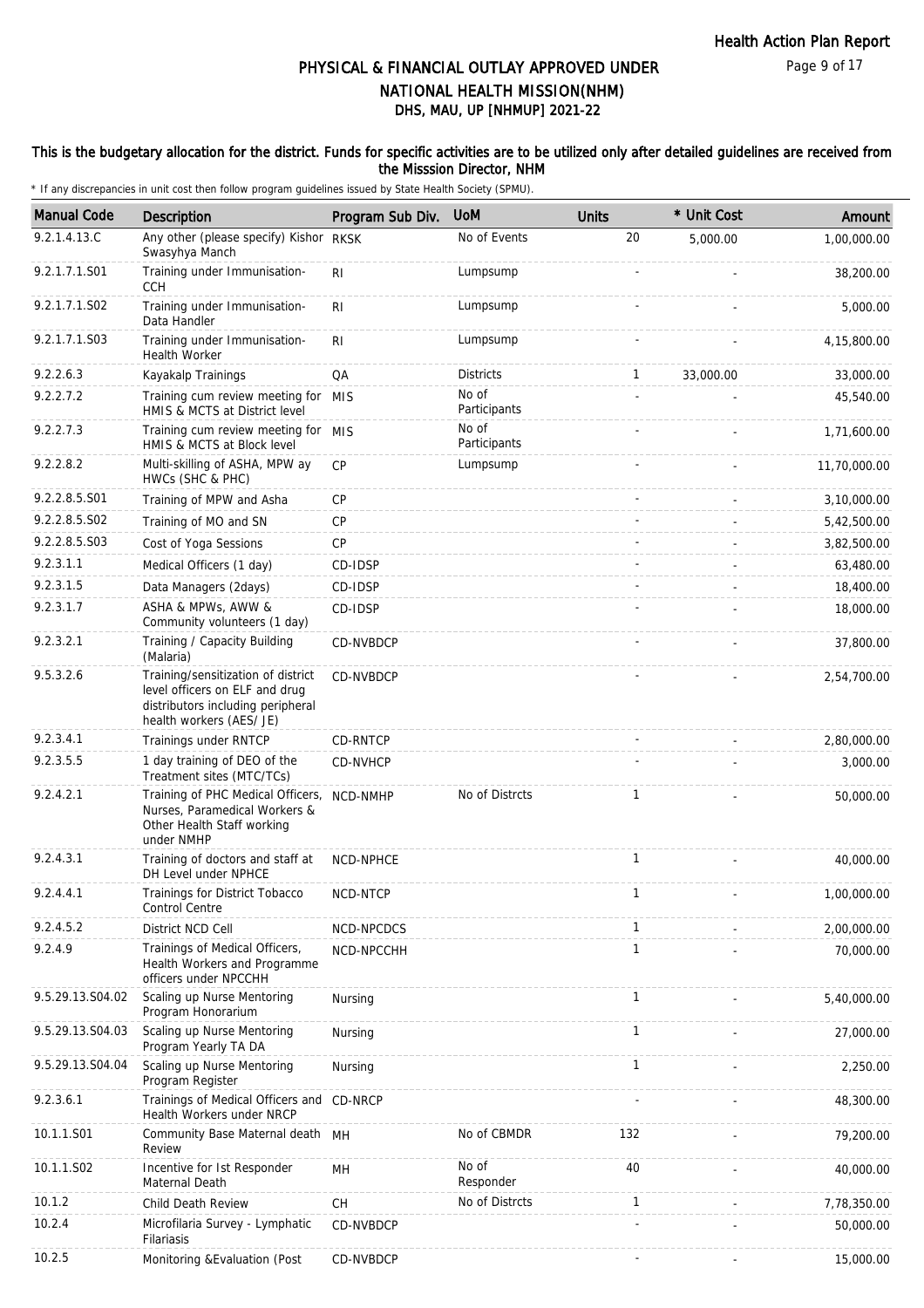#### This is the budgetary allocation for the district. Funds for specific activities are to be utilized only after detailed guidelines are received from the Misssion Director, NHM

| <b>Manual Code</b> | <b>Description</b>                                                                                                                                          | Program Sub Div. UoM |                  | <b>Units</b> | * Unit Cost | Amount       |
|--------------------|-------------------------------------------------------------------------------------------------------------------------------------------------------------|----------------------|------------------|--------------|-------------|--------------|
|                    | MDA assessment by medical<br>colleges (Govt. & private)/ICMR<br>institutions)                                                                               |                      |                  |              |             |              |
| 10.3.1.2           | Sentinel surveillance Hospital<br>recurrent                                                                                                                 | CD-NVBDCP            |                  |              |             | 1,00,000.00  |
| 11.1.2.4.S01       | Celebration of New Born Care<br>Week                                                                                                                        | IEC                  | No of Distrcts   |              | 25,000.00   | 25,000.00    |
| 11.1.2.4.S02       | Celebration of Breastfeeding<br>Week                                                                                                                        | IEC                  |                  |              | 40,000.00   | 40,000.00    |
| 11.2.1.1           | Media Mix of Mid Media/ Mass<br>Media                                                                                                                       | <b>IEC</b>           |                  | 10           |             | 55,000.00    |
| 11.1.3.1           | Media Mix of Mid Media/ Mass<br>Media                                                                                                                       | <b>IEC</b>           |                  |              |             | 27,000.00    |
| 11.1.3.3           | IEC & promotional activities for<br>World Population Day<br>celebration                                                                                     | <b>FP</b>            | No of Events     | 10           |             | 1,61,000.00  |
| 11.1.3.4           | IEC & promotional activities for<br>Vasectomy Fortnight celebration                                                                                         | <b>FP</b>            | No of Events     | 10           |             | 1,01,000.00  |
| 11.1.3.6           | Any Other IEC/BCC activities FP                                                                                                                             | <b>IEC</b>           |                  |              |             | 17,070.00    |
| 11.1.5.2           | Any other IEC/BCC activities<br>(Wall Painting, Banner & Poster)                                                                                            | RI                   | Lumpsump         |              |             | 2,01,960.00  |
| 11.1.6.1.S01       | Creating awareness on declining FP<br>sex ratio issue (PNDT)- Block<br>Level                                                                                |                      | No of Events     | 9            | 10,000.00   | 90,000.00    |
| 11.1.6.1.S02       | Creating awareness on declining FP<br>sex ratio issue (PNDT)- District<br>Level                                                                             |                      | No of Events     | $\mathbf{1}$ | 25,000.00   | 25,000.00    |
| 11.1.7.1           | Health Education & Publicity for<br><b>NIDDCP</b>                                                                                                           | NCD-NIDDCP           | <b>Districts</b> |              |             | 13,000.00    |
| 11.10.1.S04        | <b>VBD Promotional Activities</b>                                                                                                                           | <b>BLOOD CELL</b>    |                  |              |             | 15,000.00    |
| 11.2.4             | IEC activities for Health &<br>Wellness centre (H&WC)                                                                                                       | CP                   |                  |              |             | 44,75,000.00 |
| 11.3.4             | IEC/BCC under NRCP: Rabies<br>Awareness and DO'S and Don'ts<br>in the event of Animal Bites                                                                 | CD-NRCP              |                  |              |             | 3,34,650.00  |
| 11.3.6             | IEC/BCC under NVHCP                                                                                                                                         | CD-NVHCP             |                  |              |             | 40,000.00    |
| 11.4.7             | <b>IEC on Climate Sensitive</b><br>Diseases at Block, District and<br>State level - Air pollution, Heat<br>and other relevant Climate<br>Sensitive diseases | NCD-NPCCHH           |                  | $\mathbf{1}$ |             | 1,00,000.00  |
| 11.2.7.4           | Places covered with hoardings/<br>bill boards/ signage etc.                                                                                                 | <b>IEC</b>           |                  |              | 4,500.00    | 4,86,000.00  |
| 11.2.7.5           | Usage of Folk media such as<br>Nukkad Natak/ mobile audio<br>visual services/ local radio etc.                                                              | <b>IEC</b>           |                  |              |             | 1,62,000.00  |
| 11.2.7.7           | State-level IEC Campaigns/Other IEC<br><b>IEC Campaigns</b>                                                                                                 |                      |                  |              |             | 2,75,000.00  |
| 11.3.1.1           | <b>IEC/BCC</b> for Malaria                                                                                                                                  | CD-NVBDCP            |                  |              |             | 35,000.00    |
| 11.3.1.2           | <b>IEC/BCC for Social mobilization</b><br>(Dengue and Chikungunya)                                                                                          | CD-NVBDCP            |                  |              |             | 20,000.00    |
| 11.3.1.3           | IEC/BCC specific to J.E. in<br>endemic areas                                                                                                                | CD-NVBDCP            |                  |              |             | 50,000.00    |
| 11.3.1.4           | Specific IEC/BCC for Lymphatic<br>Filariasis                                                                                                                | CD-NVBDCP            |                  |              |             | 3,83,096.00  |
| 11.3.1.5           | IEC/BCC/Advocacy for Kala-azar                                                                                                                              | CD-NVBDCP            |                  |              |             | 40,000.00    |
| 11.3.2.1           | IEC/BCC: Mass media, Outdoor<br>media, Rural media, Advocacy<br>media for NLEP                                                                              | CD-NLEP              |                  |              |             | 98,000.00    |
| 11.3.3.1           | ACSM (State & district)                                                                                                                                     | CD-RNTCP             |                  |              |             | 1,30,000.00  |
| 11.3.3.2           | TB Harega Desh Jeetega                                                                                                                                      | CD-RNTCP             |                  |              |             | 10,000.00    |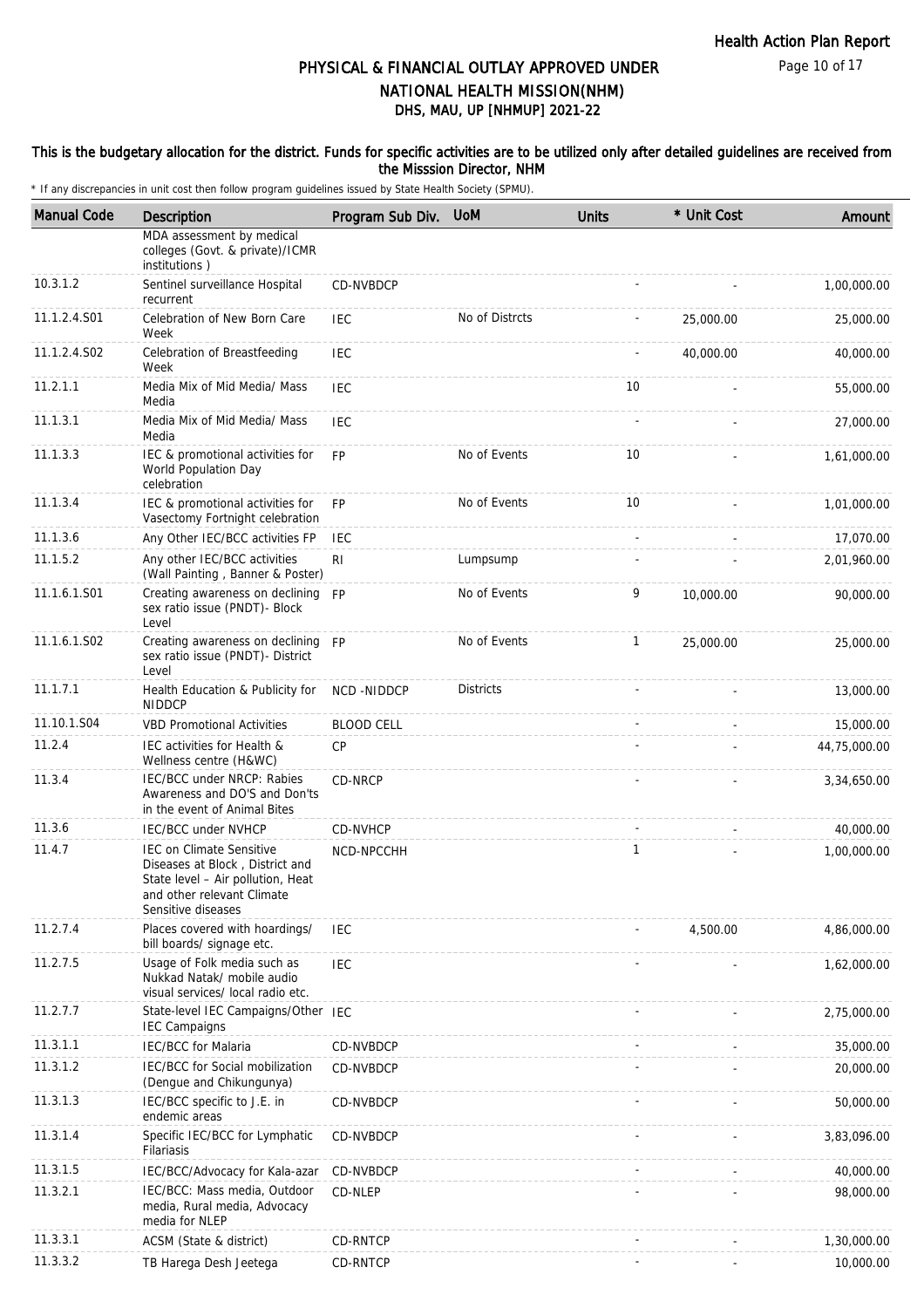#### This is the budgetary allocation for the district. Funds for specific activities are to be utilized only after detailed guidelines are received from the Misssion Director, NHM

| <b>Manual Code</b> | Description                                                                                                                                                | Program Sub Div.  | <b>UoM</b>                  | <b>Units</b> | * Unit Cost | Amount       |
|--------------------|------------------------------------------------------------------------------------------------------------------------------------------------------------|-------------------|-----------------------------|--------------|-------------|--------------|
|                    | Compaign                                                                                                                                                   |                   |                             |              |             |              |
| 11.4.2.1           | Translation of IEC material and<br>distribution                                                                                                            | NCD-NMHP          | No of Distrcts              | $\mathbf{1}$ |             | 4,00,000.00  |
| 11.4.3.2           | Celebration of days-ie<br>International Day for older<br>persons                                                                                           | NCD-NPHCE         |                             | $\mathbf{1}$ |             | 2,00,000.00  |
| 11.4.4.1           | <b>IEC/SBCC for NTCP</b>                                                                                                                                   | NCD-NTCP          |                             | $\mathbf{1}$ |             | 7,00,000.00  |
| 11.4.5.2           | IEC/BCC for District NCD Cell                                                                                                                              | NCD-NPCDCS        | No of Distrcts              | $\mathbf{1}$ |             | 3,00,000.00  |
| 11.4.9.1.1         | <b>IEC for NPPCD</b>                                                                                                                                       | NCD-NPPCD         | Lumpsump                    |              |             | 1,00,000.00  |
| 11.2.7.2           | <b>Targeting Naturally Occurring</b><br>Gathering of People/ Health Mela                                                                                   | <b>IEC</b>        |                             |              |             | 5,91,000.00  |
| 12.1.1.1           | Printing of MDR formats                                                                                                                                    | MH                | No of format                | 150          |             | 4,500.00     |
| 12.1.1.2           | Printing of MCP cards, safe<br>motherhood booklets etc.                                                                                                    | MН                | No of MCP<br>card           | 78600        |             | 13,36,200.00 |
| 12.1.1.3           | Printing of labor room registers<br>and casesheets/ LaQshya related<br>printing                                                                            | MH                | No of Case<br>sheet         | 31600        |             | 3,16,000.00  |
| 12.1.1.4           | Printing cost for MAA<br>programme                                                                                                                         | СH                | No of Distrcts              | 1            |             | 23,964.00    |
| 12.1.1.5           | Any other (Printing of CAC<br>Format)                                                                                                                      | <b>FP</b>         | No of format                | 250          |             | 37,500.00    |
| 12.1.2.4           | Printing of Child Death Review<br>formats                                                                                                                  | CH                | No of format                | 71355        |             | 35,678.00    |
| 12.1.2.5           | Printing of compliance cards and CH<br>reporting formats for National<br>Iron Plus Initiative-for 6-59<br>months age group and for 5-10<br>years age group |                   | No of Register<br>/ Formats | 1            |             | 25,961.00    |
| 12.1.2.6           | Printing of IEC materials and<br>reporting formats etc. for<br>National Deworming Day                                                                      | <b>RKSK</b>       |                             | 10842        |             | 2,74,760.00  |
| 12.1.2.7           | Printing of IEC Materials and<br>monitoring formats for IDCF                                                                                               | CH                | No of Distrcts              | $\mathbf{1}$ |             | 1,18,000.00  |
| 12.1.2.11          | Printing of HBNC referral cards<br>and other formats                                                                                                       | CH                | No of format                | 393361       |             | 1,96,681.00  |
| 12.1.3.3           | Printing of FP Manuals,<br>Guidelines, etc.                                                                                                                | <b>FP</b>         | Lumpsump                    | 1            |             | 1,53,190.00  |
| 12.1.6.1           | Printing and dissemination of<br>Immunization cards, tally sheets,<br>monitoring forms etc.                                                                | R <sub>l</sub>    | No of<br>Benificieries      | 78697        |             | 7,86,970.00  |
| 12.3.4             | Printing for formats/registers<br>under NVHCP                                                                                                              | CD-NVHCP          |                             |              |             | 5,500.00     |
| 12.3.5.1           | Printing of form P,L, S under<br>IDSP progrm                                                                                                               | CD-IDSP           |                             |              |             | 45,552.00    |
| 12.3.6             | Printing fo formats for<br>monitoring and surrveilence<br><b>NRCP</b>                                                                                      | CD-NRCP           |                             |              |             | 34,650.00    |
| 12.2.8.S02         | Printing of Sub Centre and<br><b>VHSNC Register</b>                                                                                                        | CP                |                             |              |             | 1,51,440.00  |
| 12.2.2.1           | Printing of ASHA diary                                                                                                                                     | CP                | No of ASHA &<br>AF          |              |             | 3,86,575.00  |
| 12.2.2.2           | Printing of ASHA Modules and<br>formats                                                                                                                    | CP                | Lumpsump                    |              |             | 77,755.00    |
| 12.2.2.3           | Printing of CBAC format                                                                                                                                    | CP                |                             |              |             | 18,60,570.00 |
| 12.2.3.1           | Printing of cards for screening of<br>children for hemoglobinopathies                                                                                      | <b>BLOOD CELL</b> | Lumpsump                    |              |             | 25,000.00    |
| 12.2.4.1           | Printing of HMIS Formats                                                                                                                                   | <b>MIS</b>        | Lumpsump                    |              |             | 46,302.00    |
| 12.2.4.3           | Printing of MCTS follow-up<br>formats/ services due list/ work<br>plan                                                                                     | <b>MIS</b>        | No of ASHA                  | 1751         |             | 63,032.00    |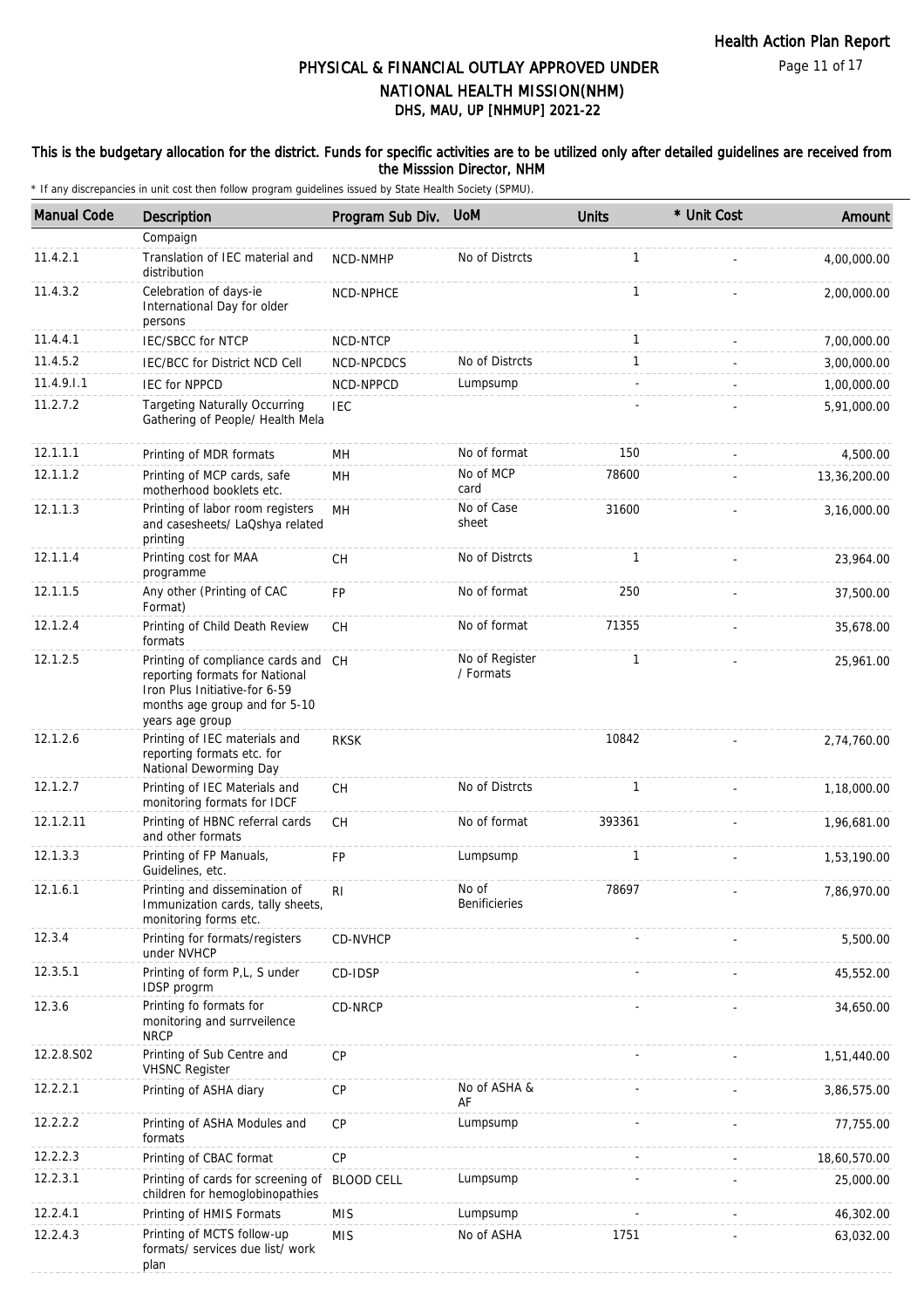#### This is the budgetary allocation for the district. Funds for specific activities are to be utilized only after detailed guidelines are received from the Misssion Director, NHM

| <b>Manual Code</b> | Description                                                                                                         | Program Sub Div. | <b>UoM</b>             | <b>Units</b> | * Unit Cost | Amount       |
|--------------------|---------------------------------------------------------------------------------------------------------------------|------------------|------------------------|--------------|-------------|--------------|
| 12.2.5.1           | Printing Activites for Ayushman<br>Bharat H&WC                                                                      | <b>CP</b>        | No.of Register         |              |             | 17,550.00    |
| 12.3.1.1           | Printing of forms/registers for<br>Lymphatic Filariasis                                                             | CD-NVBDCP        |                        |              |             | 1,37,220.00  |
| 12.3.1.3           | Printing of recording and<br>reporting forms/registers for<br>Malaria                                               | CD-NVBDCP        |                        |              |             | 25,000.00    |
| 12.3.2.1           | Printing works                                                                                                      | CD-NLEP          |                        |              |             | 25,000.00    |
| 12.3.3.1           | Printing (ACSM)                                                                                                     | <b>CD-RNTCP</b>  |                        |              |             | 3,10,000.00  |
| 12.3.3.2           | Printing                                                                                                            | CD-RNTCP         |                        |              |             | 2,50,000.00  |
| 12.4.4.1           | Printing of Challan Books under<br><b>NTCP</b>                                                                      | NCD-NTCP         |                        | 1            |             | 21,000.00    |
| 12.4.5.1           | Patient referral cards at PHC<br>Level                                                                              | NCD-NPCDCS       | No of PHC              | $\mathbf{1}$ |             | 1,12,500.00  |
| 12.4.5.2           | Patient referral cards at Sub-<br>centre level                                                                      | NCD-NPCDCS       |                        |              |             | 2,81,250.00  |
| 13.2.1             | <b>Assessments</b>                                                                                                  | QA               | No of Units            |              | 8,000.00    | 16,000.00    |
| 13.2.2             | Kayakalp Awards                                                                                                     | QA               |                        | 1            |             | 1,00,000.00  |
| 14.2.3.S02         | Implementation of FP-LMIS<br>District-Transportation Cost                                                           | FP               | Yearly                 | $\mathbf{1}$ | 74,973.00   | 74,973.00    |
| 14.2.4.1           | Alternative vaccine delivery in<br>hard to reach areas                                                              | R <sub>l</sub>   | No of Session          | 1200         | 200.00      | 2,40,000.00  |
| 14.2.5             | Alternative Vaccine Delivery in<br>other areas                                                                      | RI               | No of Session          | 25488        | 90.00       | 22,93,920.00 |
| 14.2.6             | POL for vaccine delivery from<br>State to district and from district<br>to PHC/CHCs                                 | R <sub>l</sub>   | <b>Districts</b>       | $\mathbf{1}$ | 2,00,000.00 | 2,00,000.00  |
| 14.2.7             | Cold chain maintenance                                                                                              | RI               | No of Points           |              |             | 31,000.00    |
| 14.2.11            | Vehicle Hiring (NTEP)                                                                                               | CD-RNTCP         |                        |              |             | 1,04,000.00  |
| 14.2.13            | Sample transportation cost<br>under NVHCP                                                                           | CD-NVHCP         |                        |              |             | 5,000.00     |
| 14.2.14.S01        | Other Oprational Cost for State,<br>Regional and District Drug Ware<br><b>Houses</b>                                | RI.              |                        |              |             | 11,06,148.00 |
| 15.4.2             | Reimbursement for cataract<br>operation for NGO and Private<br>Practitioners                                        | NCD-NPCB         | No of Cases            |              |             | 3,20,640.00  |
| 15.3.3.3           | Private Provider Incentive                                                                                          | CD-RNTCP         |                        |              |             | 5,64,000.00  |
| 15.3.1.2           | Inter-sectoral convergence                                                                                          | CD-NVBDCP        |                        |              |             | 5,000.00     |
| 16.1.1.1.1         | State                                                                                                               | PM               |                        | 29           |             | 8,700.00     |
| 16.1.1.4           | Prepare detailed operational plan RBSK<br>for RBSK across districts<br>(including cost of plan)                     |                  | No of Block            | 9            | 500.00      | 4,500.00     |
| 16.1.1.6           | To develop micro plan at sub-<br>centre level                                                                       | R <sub>l</sub>   | No of Sub<br>Centre    | 225          | 100.00      | 22,500.00    |
| 16.1.1.7           | For consolidation of micro plans<br>at block level                                                                  | R <sub>l</sub>   | No of Block            | 16           | 1,000.00    | 16,000.00    |
| 16.1.2.1.6         | Review meetings/ workshops<br>under RKSK                                                                            | <b>RKSK</b>      |                        | 2            |             | 10,000.00    |
| 16.1.2.1.7         | RBSK Convergence/Monitoring<br>meetings                                                                             | <b>RBSK</b>      | No of<br>Meetings      | 3            | 500.00      | 13,500.00    |
| 16.1.2.1.14        | Quarterly review meetings<br>exclusive for RI at district level<br>with Block MOs, CDPO, and<br>other stake holders | R <sub>l</sub>   | No. of<br>Participants | 280          |             | 28,000.00    |
| 16.1.2.1.15        | Quarterly review meetings<br>exclusive for RI at block level                                                        | RI               | Lumpsump               |              |             | 46,000.00    |
| 16.1.2.1.16        | <b>IDSP Meetings</b>                                                                                                | CD-IDSP          |                        |              |             | 6,000.00     |
| 16.1.2.1.17        | State Task Force, State                                                                                             | CD-NVBDCP        |                        |              |             | 60,000.00    |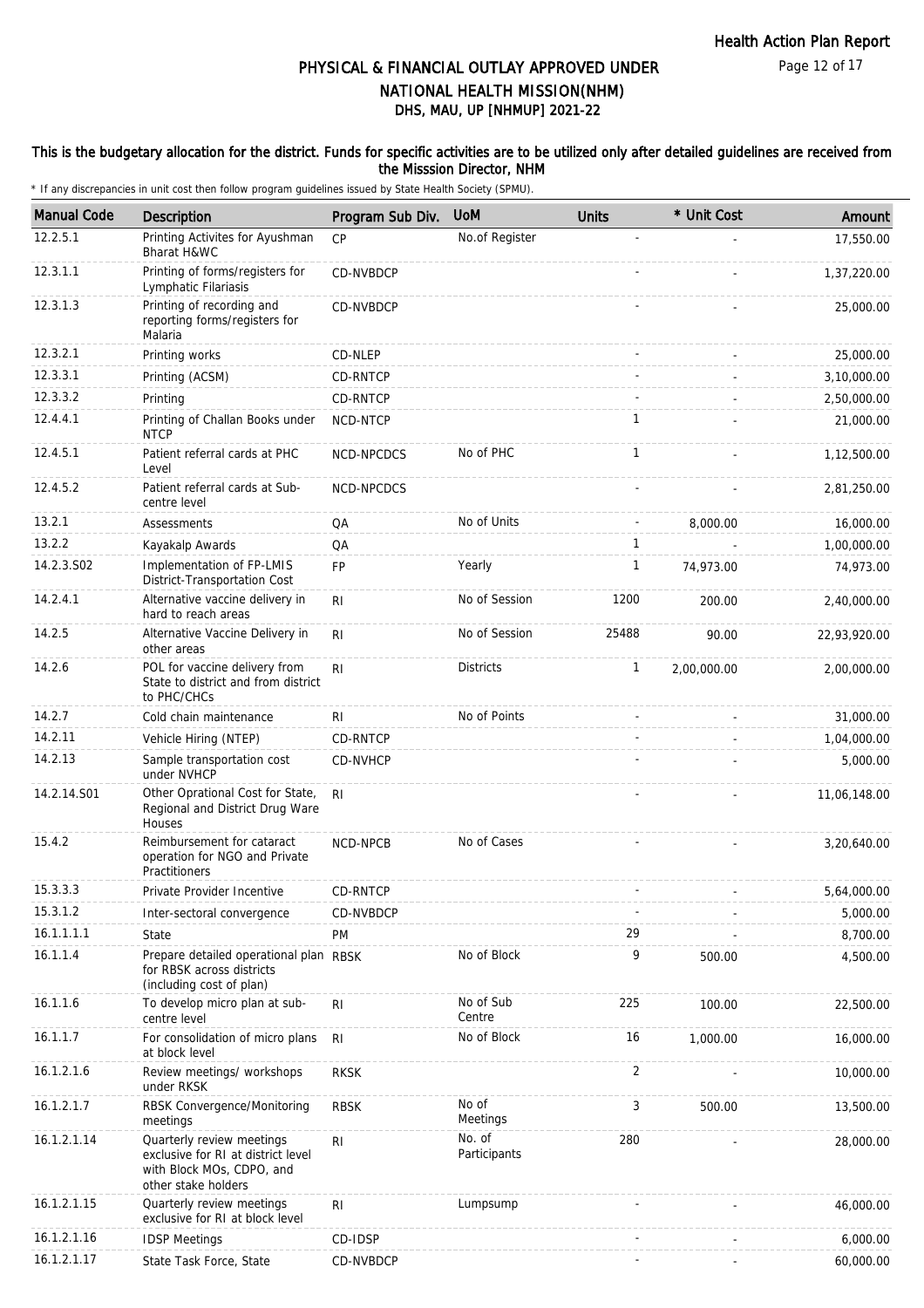Page 13 of 17

## PHYSICAL & FINANCIAL OUTLAY APPROVED UNDER NATIONAL HEALTH MISSION(NHM)

# DHS, MAU, UP [NHMUP] 2021-22

#### This is the budgetary allocation for the district. Funds for specific activities are to be utilized only after detailed guidelines are received from the Misssion Director, NHM

| <b>Manual Code</b> | Description                                                                                                                                           | Program Sub Div. | <b>UoM</b>                                              | <b>Units</b> | * Unit Cost              | Amount      |
|--------------------|-------------------------------------------------------------------------------------------------------------------------------------------------------|------------------|---------------------------------------------------------|--------------|--------------------------|-------------|
|                    | <b>Technical Advisory Committee</b><br>meeting, District coordination<br>meeting (Lymphatic Filariasis)                                               |                  |                                                         |              |                          |             |
| 16.1.2.1.22        | Monthly meeting with the<br>hospital staff                                                                                                            | NCD-NTCP         |                                                         | $\mathbf{1}$ |                          | 48,000.00   |
| 16.1.2.1.24        | Sensitization workshop/ Meeting<br>of the State Program Officers<br>and District level Health Officers                                                | NCD-NPCCHH       |                                                         | $\mathbf{1}$ |                          | 25,000.00   |
| 16.1.2.1.28.S01    | District Level MDR Review<br>Meeting                                                                                                                  | <b>MH</b>        | No of District<br>level MDR<br>meetings                 | 6            |                          | 18,000.00   |
| 16.1.2.2.3         | State/ District Quality Assurance<br>Unit (Monitoring & Supervision)                                                                                  | QA               |                                                         |              |                          | 3,60,000.00 |
| 16.1.2.2.7         | Monitoring and supervision (JE/<br>AE)                                                                                                                | CD-NVBDCP        |                                                         |              |                          | 3,36,000.00 |
| 16.1.2.2.8         | Monitoring & Supervision<br>(Lymphatic Filariasis)                                                                                                    | CD-NVBDCP        |                                                         |              |                          | 60,000.00   |
| 16.1.2.2.12        | District NCD Cell                                                                                                                                     | NCD-NPCDCS       |                                                         | $\mathbf{1}$ |                          | 2,00,000.00 |
| 16.1.2.2.13        | Supervision and Monitoring                                                                                                                            | CD-RNTCP         |                                                         |              |                          | 5,00,000.00 |
| 16.1.2.2.16        | Monitoring and Surveillance<br>(review meetings, Travel) under<br><b>NRCP</b>                                                                         | CD-NRCP          |                                                         |              |                          | 50,000.00   |
| 16.1.3.1.1         | Mobility Support for SPMU/State ME                                                                                                                    |                  |                                                         |              |                          | 54,000.00   |
| 16.1.3.1.9         | Mobility support for Rapid<br>Response Team                                                                                                           | CD-NVBDCP        |                                                         |              |                          | 67,500.00   |
| 16.1.3.1.13        | Vehicle Operation (POL) (NTEP)                                                                                                                        | <b>CD-RNTCP</b>  |                                                         |              |                          | 7,55,000.00 |
| 16.1.3.1.14        | Vehicle hiring (NTEP)                                                                                                                                 | CD-RNTCP         |                                                         |              |                          | 5,94,000.00 |
| 16.1.3.1.18.2      | Hiring of Operational Vehicle<br>under NTCP                                                                                                           | NCD-NTCP         |                                                         | $\mathbf{1}$ |                          | 4,80,000.00 |
| 16.1.3.3.1         | PM activities for World<br>Population Day' celebration<br>(Only mobility cost): funds<br>earmarked for district level<br>activities                   | <b>FP</b>        | No of Events                                            | $\mathbf{1}$ | 20,000.00                | 20,000.00   |
| 16.1.3.3.2         | PM activities for Vasectomy<br>Fortnight celebration (Only<br>mobility cost): funds earmarked<br>for district level activities                        | FP               | No of Events                                            | 1            | 5,000.00                 | 5,000.00    |
| 16.1.3.3.3.S01     | Mobility Support for District -<br>M&E                                                                                                                | ME               | 02 Taxis hired<br>at Dist. for SS<br>@33000/Vehic<br>le | 24           | 33,000.00                | 7,92,000.00 |
| 16.1.3.3.3.S03     | Mobilty Support for CHO TA/DA                                                                                                                         | CP               | No. of CHO                                              |              | 500.00                   | 5,92,500.00 |
| 16.1.3.3.5         | Mobility Costs for ASHA<br>Resource Centre/ASHA<br>Mentoring Group (Kindly Specify)                                                                   | <b>CP</b>        |                                                         |              |                          | 10,000.00   |
| 16.1.3.3.7         | Mobility Support for supervision<br>for district level officers.                                                                                      | RI               | No of Distrcts                                          |              |                          | 2,50,000.00 |
| 16.1.3.3.8         | MOBILITY: Travel Cost, POL,<br>etc. during outbreak<br>investigations and field visits for<br>monitoring programme activities<br>at DSU on need basis | CD-IDSP          |                                                         |              |                          | 2,70,000.00 |
| 16.1.3.3.9         | Monitoring, Evaluation &<br>Supervision & Epidemic<br>Preparedness (Only Mobility<br>Expenses)                                                        |                  |                                                         |              |                          | 1,98,000.00 |
| 16.1.3.3.10        | Travel expenses - Contractual<br>Staff at District level                                                                                              | CD-NLEP          |                                                         |              |                          | 25,000.00   |
| 16.1.3.3.11        | Mobility Support: District Cell                                                                                                                       | CD-NLEP          |                                                         |              |                          | 1,50,000.00 |
| 16.1.3.3.13        | Miscellaneous/ Travel                                                                                                                                 | NCD-NMHP         |                                                         | $\mathbf{1}$ | $\overline{\phantom{a}}$ | 5,00,000.00 |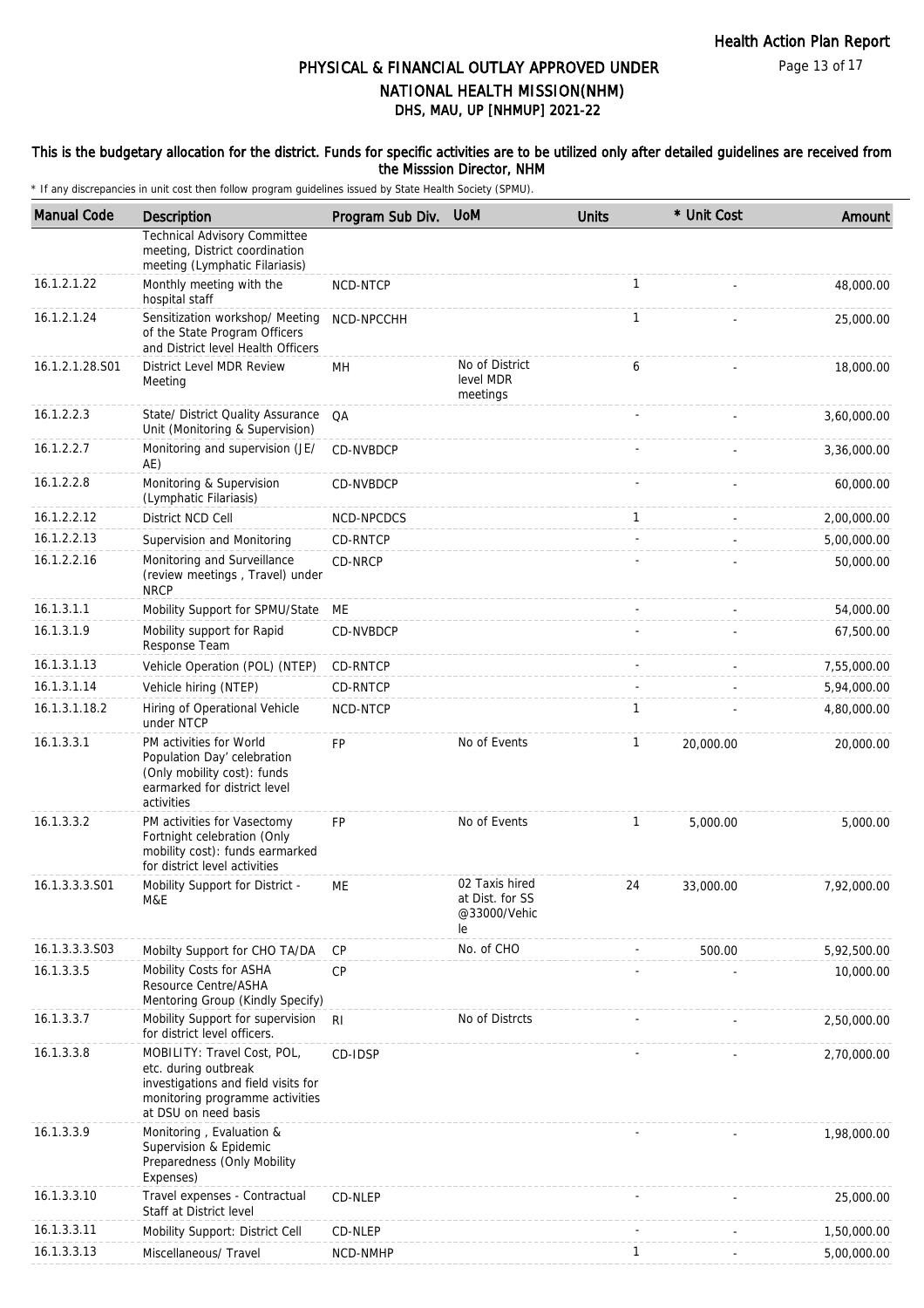Page 14 of 17

### DHS, MAU, UP [NHMUP] 2021-22 PHYSICAL & FINANCIAL OUTLAY APPROVED UNDER NATIONAL HEALTH MISSION(NHM)

### This is the budgetary allocation for the district. Funds for specific activities are to be utilized only after detailed guidelines are received from the Misssion Director, NHM

| <b>Manual Code</b> | <b>Description</b>                                                                                                               | Program Sub Div. | <b>UoM</b>                                                      | <b>Units</b> | * Unit Cost | Amount       |
|--------------------|----------------------------------------------------------------------------------------------------------------------------------|------------------|-----------------------------------------------------------------|--------------|-------------|--------------|
| 16.1.3.3.14        | <b>Enforcement Squads</b>                                                                                                        | NCD-NTCP         |                                                                 | $\mathbf{1}$ |             | 10,000.00    |
| 16.1.3.3.16        | District NCD Cell (TA, DA, POL)                                                                                                  | NCD-NPCDCS       |                                                                 | 1            |             | 2,00,000.00  |
| 16.1.3.3.17.S04    | Mobility Support for District<br>Maternal Health Consultant                                                                      | MH               | No fo<br>Mentoring &<br>Support visit                           | 12           |             | 1,20,000.00  |
| 16.1.3.4.1         | PM activities for World<br>Population Day' celebration<br>(Only mobility cost): funds<br>earmarked for block level<br>activities | FP               | No of Events                                                    | 9            | 1,000.00    | 9,000.00     |
| 16.1.3.4.2         | PM activities for Vasectomy<br>Fortnight celebration (Only<br>mobility cost): funds earmarked<br>for block level activities      | <b>FP</b>        | No of Events                                                    | 9            | 1,000.00    | 9,000.00     |
| 16.1.3.4.3.S01     | Mobility for Supportive<br>Supervision At Block Level-M&E                                                                        | ME               | 01 Taxi hired<br>at Block level<br>for SS<br>@33000/Vehic<br>le |              | 33,000.00   | 35,64,000.00 |
| 16.1.3.4.3.S02     | Mobility Support &<br>Commnication cost for BCPM                                                                                 | CP               | No. of BCPM                                                     |              | 5,100.00    | 5,50,800.00  |
| 16.1.3.4.5.S01     | Communication Cost for HWC<br>Staff                                                                                              | CP               |                                                                 |              |             | 4,93,750.00  |
| 16.1.4.1.1         | JSY Administrative Expenses                                                                                                      | MH               | As per<br>Deliveries<br>Load                                    |              |             | 20,01,760.00 |
| 16.1.4.1.5         | Office expenses on telephone,<br>fax, Broadband Expenses &<br><b>Other Miscellaneous</b><br>Expenditures                         | CD-IDSP          |                                                                 |              |             | 1,41,000.00  |
| 16.1.4.1.6         | contingency support                                                                                                              | CD-NVBDCP        |                                                                 |              |             | 50,000.00    |
| 16.1.4.1.10        | Office Operation (Miscellaneous)                                                                                                 | CD-RNTCP         |                                                                 |              |             | 2,87,500.00  |
| 16.1.4.1.11        | Tobacco Cessation Centre (TCC): NCD-NTCP<br>Office Expenses                                                                      |                  |                                                                 | $\mathbf{1}$ |             | 1,00,000.00  |
| 16.1.4.2.1         | District Quality Assurance Unit<br>(Operational cost)                                                                            | QA               |                                                                 |              |             | 4,92,000.00  |
| 16.1.4.2.4         | Office operation & Maintenance - CD-NLEP<br><b>District Cell</b>                                                                 |                  |                                                                 |              |             | 35,000.00    |
| 16.1.4.2.5         | District Cell - Consumables                                                                                                      | CD-NLEP          |                                                                 |              |             | 30,000.00    |
| 16.1.4.2.6         | Operational expenses of the<br>district centre : rent, telephone<br>expenses, website etc.                                       | NCD-NMHP         |                                                                 | $\mathbf{1}$ |             | 10,000.00    |
| 16.1.4.2.8         | District Tobacco Control Cell<br>(DTCC): Misc./Office Expenses                                                                   | NCD-NTCP         |                                                                 | $\mathbf{1}$ |             | 5,00,000.00  |
| 16.1.4.2.9         | District NCD Cell (Contingency)                                                                                                  | NCD-NPCDCS       |                                                                 | $\mathbf{1}$ |             | 1,00,000.00  |
| 16.1.4.3.1         | SNCU Data management<br>(excluding HR)                                                                                           | <b>CH</b>        | No of Units                                                     | $\mathbf{1}$ | 1,00,000.00 | 60,000.00    |
| 16.1.5.2.1         | Minor repairs and AMC of<br>IT/office equipment supplied<br>under IDSP                                                           | CD-IDSP          |                                                                 |              |             | 10,000.00    |
| 16.1.5.2.4         | Vehicle Operation (Maintenance)                                                                                                  | CD-RNTCP         |                                                                 |              |             | 1,35,000.00  |
| 16.1.5.3.1         | PM activities under Micronutrient RI<br>Supplementation Programme                                                                |                  | Lumpsump                                                        |              |             | 2,64,000.00  |
| 16.1.5.3.3         | Concurrent Audit system                                                                                                          | <b>FD</b>        |                                                                 |              |             | 1,08,000.00  |
| 16.1.5.3.7         | Epidemic preparedness (Dengue<br>& Chikungunya)                                                                                  | CD-NVBDCP        |                                                                 |              |             | 20,000.00    |
| 16.1.5.3.16.S05    | DPMU Operational Cost                                                                                                            | <b>HR</b>        |                                                                 | $\mathbf{1}$ |             | 13,76,220.00 |
| 16.1.5.3.16.S06    | <b>BPMU Oprational Cost</b>                                                                                                      | HR               |                                                                 | 9            |             | 18,75,312.00 |
| 16.1.5.3.16.S09    | Oprational Cost for RBSK                                                                                                         | <b>RBSK</b>      | No of DEIC<br>Manager                                           | $\mathbf{1}$ | 10,000.00   | 10,000.00    |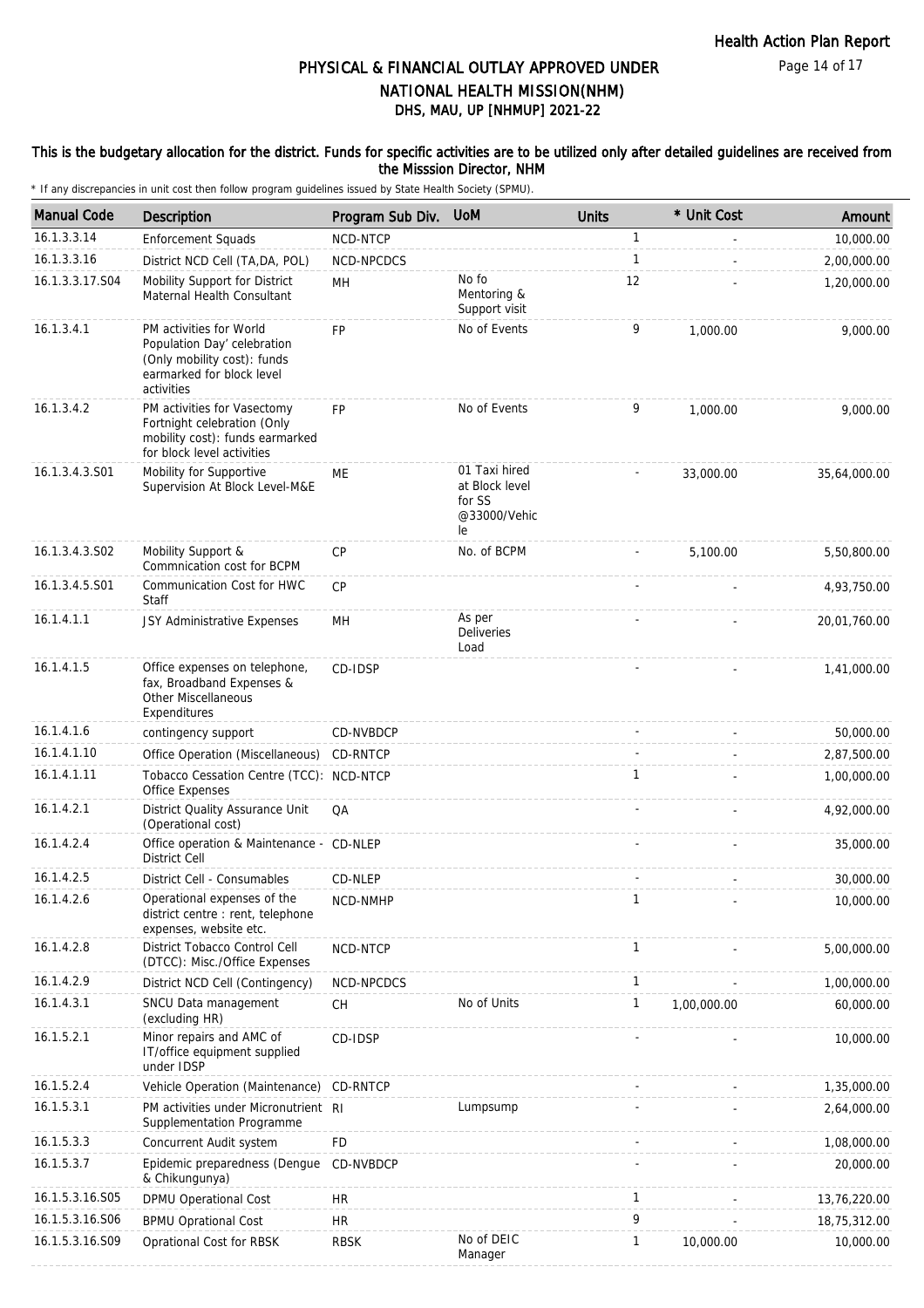#### This is the budgetary allocation for the district. Funds for specific activities are to be utilized only after detailed guidelines are received from the Misssion Director, NHM

| <b>Manual Code</b> | Description                                                                                       | Program Sub Div. | <b>UoM</b>                           | <b>Units</b> | * Unit Cost | Amount       |
|--------------------|---------------------------------------------------------------------------------------------------|------------------|--------------------------------------|--------------|-------------|--------------|
| 16.1.5.3.16.S10    | Operational cost of RBSK-MHT                                                                      | <b>RBSK</b>      | No of Team                           | 18           | 14,000.00   | 2,52,000.00  |
| 16.1.5.3.16.S15    | Office & Administrative Expence<br>for State & District Rabies<br>Program                         | CD-NRCP          |                                      |              |             | 12,000.00    |
| 16.1.5.3.16.S18    | Office operational cost & other<br>office expences unedr NPCB                                     | NCD-NPCB         |                                      |              |             | 1,00,000.00  |
| 16.1.5.3.16.S22.   | Pol & Opex of DG set of Vaccine<br>Storage at District level & other<br>Cold Chain Point under RI | R <sub>l</sub>   | <b>Districts</b>                     |              | 1,20,000.00 | 1,20,000.00  |
| 16.1.5.3.16.S25    | Operational Cost for District<br>Maternal Health Consultant                                       | MН               | No of monthly<br>operational<br>cost |              |             | 1,20,000.00  |
| 16.2.1.S02         | Data Entry Operator                                                                               | <b>FP</b>        | No of<br>HR/MONTH                    | $\mathbf{1}$ | 14,071.00   | 2,55,259.00  |
| 16.2.1.S11         | Contigency District PCPNDT Cell                                                                   | <b>FP</b>        | No of<br>District/Month              | $\mathbf{1}$ | 5,000.00    | 5,000.00     |
| 16.2.2.S03         | District Level Mobility Support<br>for PNDT Team                                                  | FP               | No of Distrcts                       | $\mathbf{1}$ | 50,000.00   | 50,000.00    |
| 16.3.2.S01         | Mobility Support for HMIS &<br><b>MCTS Block Level</b>                                            | <b>MIS</b>       |                                      | 9            |             | 32,400.00    |
| 16.3.3.S01         | Operational cost for HMIS &<br>MCTS-AMC                                                           | <b>MIS</b>       |                                      |              |             | 88,000.00    |
| 16.3.3.S02         | Operational cost for HMIS &<br>MCTS-Internet                                                      | <b>MIS</b>       |                                      |              |             | 1,26,000.00  |
| 16.3.3.S03         | Operational cost for HMIS &<br>MCTS-Office Expenditure                                            | <b>MIS</b>       |                                      |              |             | 1,80,000.00  |
| 16.3.3.S04         | Operational cost for HMIS &<br>MCTS-Recurring Charges for<br><b>ANMOL Tablet</b>                  | <b>MIS</b>       |                                      | 243          |             | 8,74,800.00  |
| 16.4.2.1.1.S01     | District Programme Manager                                                                        | HR               |                                      | $\mathbf{1}$ |             | 6,61,632.00  |
| 16.4.2.1.1.S02     | <b>District Community Process</b><br>Manager                                                      | <b>HR</b>        |                                      | $\mathbf{1}$ |             | 5,38,488.00  |
| 16.4.2.1.1.S04     | District Accounts Manager                                                                         | <b>HR</b>        |                                      | $\mathbf{1}$ |             | 5,38,488.00  |
| 16.4.2.1.1.S05     | District Data Cum Account<br>Assistant                                                            | <b>HR</b>        |                                      | $\mathbf{1}$ |             | 3,67,548.00  |
| 16.4.2.1.1.S06     | DEIC manager                                                                                      | <b>RBSK</b>      |                                      | $\mathbf{1}$ |             | 5,02,080.00  |
| 16.4.2.1.1.S09     | Support Staff                                                                                     | <b>HR</b>        |                                      | $\mathbf{1}$ |             | 2,00,775.00  |
| 16.4.2.1.2.S02     | District Consultant (MH)                                                                          | MH               | No of District<br>Consultant MH      | $\mathbf{1}$ |             | 5,29,200.00  |
| 16.4.2.1.2.S04     | District Hospital Quality Manager                                                                 | QA               |                                      | 2            |             | 10,73,500.00 |
| 16.4.2.1.2.S05     | <b>District Consultant Quality</b><br>Assurance                                                   | QA               |                                      | $\mathbf{1}$ |             | 4,80,000.00  |
| 16.4.2.1.8.S01     | Programme cum Admin. Asst.                                                                        | QA               |                                      | $\mathbf{1}$ |             | 2,34,915.00  |
| 16.4.2.2.2.S01     | District Epidemiologist-CD-IDSP                                                                   | CD-IDSP          |                                      |              |             | 9,18,918.00  |
| 16.4.2.2.2.S02     | District Leprosy Consultant-CD-<br><b>NLEP</b>                                                    | CD-NLEP          |                                      |              |             | 5,79,965.00  |
| 16.4.2.2.2.S04     | District AES/JE Consultant                                                                        | CD-NVBDCP        |                                      | $\mathbf{1}$ |             | 7,02,913.00  |
| 16.4.2.2.3.S01     | Programme Assistants/District<br>Technical Assitant-CD-NVBDCP-<br>AES/JE                          | CD-NVBDCP        |                                      | 1            |             | 2,22,498.00  |
| 16.4.2.2.4.S01     | Sr PMDT-TB HIV Coodinators                                                                        | CD-RNTCP         |                                      |              |             | 4,68,846.00  |
| 16.4.2.2.4.S02     | PPM Coordinator-RNTCP                                                                             | CD-RNTCP         |                                      |              |             | 4,47,500.00  |
| 16.4.2.2.4.S03     | District Programme Coordinator-<br><b>RNTCP</b>                                                   | CD-RNTCP         |                                      |              |             | 63,650.00    |
| 16.4.2.2.5.S01     | District Data Manager-CD-IDSP                                                                     | CD-IDSP          |                                      |              |             | 3,74,648.00  |
| 16.4.2.2.6.S01     | Senior Treatment<br>Supervisor(STS)                                                               | CD-RNTCP         |                                      |              |             | 48,66,220.00 |
| 16.4.2.2.6.S03     | Senior TB Lab Supervisor(STLS)                                                                    | CD-RNTCP         |                                      |              |             | 20,95,370.00 |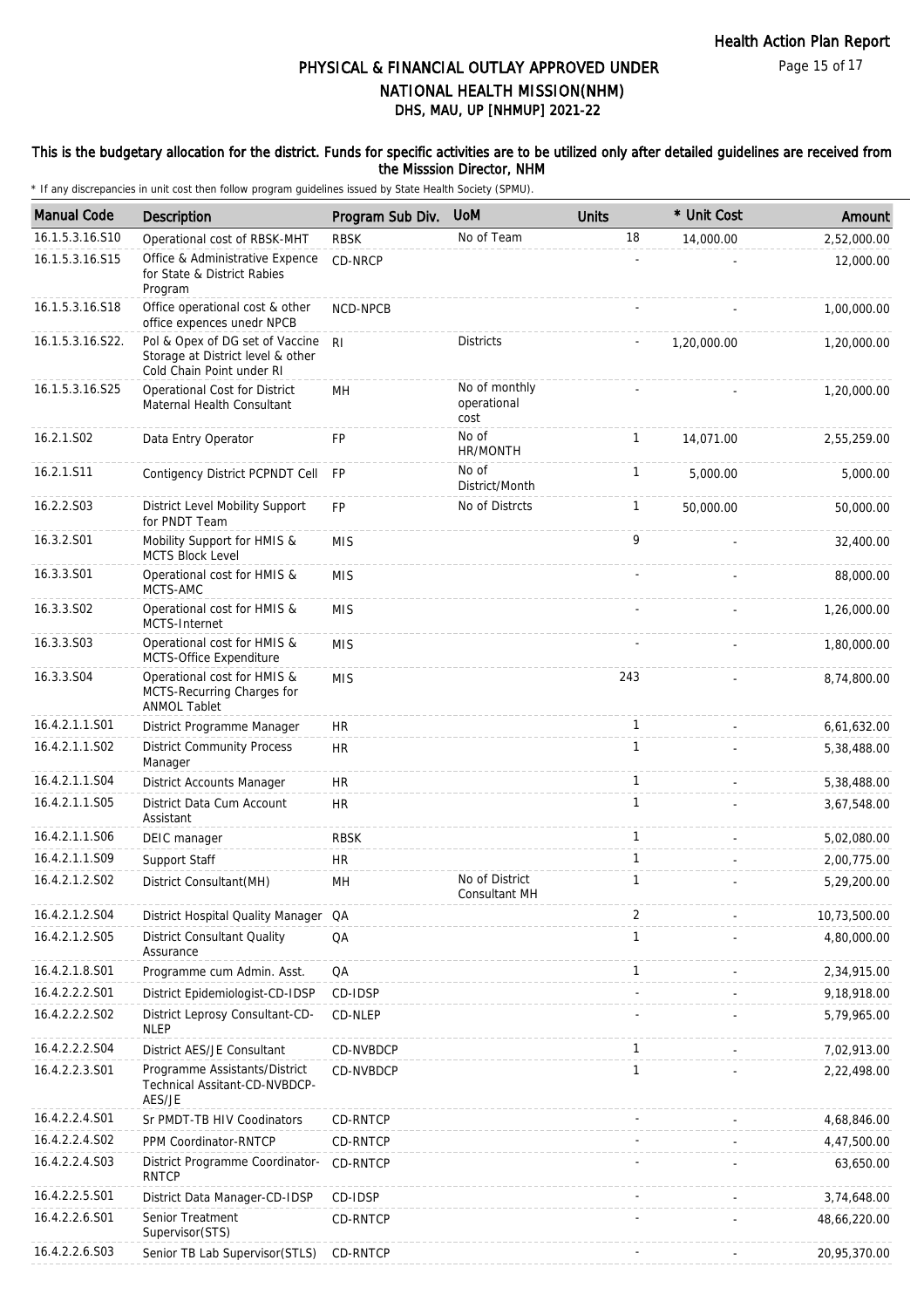### This is the budgetary allocation for the district. Funds for specific activities are to be utilized only after detailed guidelines are received from the Misssion Director, NHM

| <b>Manual Code</b> | Description                                                                           | Program Sub Div. | <b>UoM</b>          | <b>Units</b> | * Unit Cost | Amount         |
|--------------------|---------------------------------------------------------------------------------------|------------------|---------------------|--------------|-------------|----------------|
| 16.4.2.2.7.S01     | Accountant- Full time                                                                 | <b>CD-RNTCP</b>  |                     |              |             | 3,98,000.00    |
| 16.4.3.1.1.S01     | <b>Block Programme Manager</b>                                                        | HR               |                     | 9            |             | 36, 38, 952.00 |
| 16.4.3.1.1.S02     | <b>Block Account Manager</b>                                                          | <b>HR</b>        |                     | 9            |             | 30,07,584.00   |
| 16.4.3.1.1.S03     | <b>Block Community Process</b><br>Manager                                             | CP               |                     |              |             | 26,83,676.00   |
| 16.4.3.1.9.S03     | Data Entry Operator-HR                                                                | <b>HR</b>        |                     | 2            |             | 5,57,040.00    |
| 16.4.3.1.9.S04     | Data Entry Operator-MCTS OPR<br>820 MIS                                               | <b>MIS</b>       |                     | 9            |             | 23,72,976.00   |
| 16.4.3.1.9.S05     | Data Entry Operator-MIS<br>Outsource                                                  | <b>MIS</b>       |                     | 17775        |             | 88,876.00      |
| 16.4.3.1.9.S07     | Data Entry Operator-RI                                                                | RI               |                     |              |             | 3,30,748.00    |
| 16.4.3.1.9.S08     | Data Entry Operator-RNTCP                                                             | CD-RNTCP         |                     |              |             | 3,65,000.00    |
| 16.4.3.1.9.S11     | Data Entry Operator- CD-IDSP                                                          | CD-IDSP          |                     |              |             | 2,37,187.00    |
| 16.4.3.1.9.S13     | Data Entry Operator- NBCP-<br><b>District</b>                                         | NCD-NPCB         |                     |              |             | 2,03,133.00    |
| 16.4.3.1.9.S18     | Data Entry Operator -CD-AES/JE                                                        | CD-NVBDCP        |                     | $\mathbf{1}$ |             | 2,03,134.00    |
| 17.2.1             | Telemedicine/ teleconsultation<br>facility under Ayushman Bharat<br>H&WC              | <b>CP</b>        |                     |              |             | 16,86,000.00   |
| 17.8.S05           | Internet Cost to ASHA & AF at<br><b>HWC</b>                                           | <b>CP</b>        | No of ASHA &<br>AF  |              | 200.00      | 17,26,800.00   |
| 18.1.4             | Counseling training for Service<br>Provider                                           | <b>FP</b>        | No of Batch         | $\mathbf{1}$ | 15,400.00   | 15,400.00      |
| U.1.1.1.2          | Support for implementation of<br><b>NVBDCP</b>                                        | CD-NVBDCP        |                     |              |             | 6,88,000.00    |
| U.1.3.1            | Operational Expenses of UPHCs<br>(excluding rent)                                     | <b>NUHM</b>      | No of UPHC          | 4            | 8,000.00    | 3,84,000.00    |
| U.2.2.1            | Mobility support for ANM/LHV                                                          | <b>NUHM</b>      | No of ANM           | 24           | 500.00      | 1,44,000.00    |
| U.2.3.1            | <b>UHNDs</b>                                                                          | <b>NUHM</b>      | No of ANM           | 24           | 1,000.00    | 2,88,000.00    |
| U.2.3.2            | Special outreach camps in<br>slums/ vulnerable areas                                  | <b>NUHM</b>      | No of UPHC          | 4            | 6,500.00    | 1,56,000.00    |
| U.3.1.1.1          | Incentives for routine activities                                                     | <b>NUHM</b>      | No of ASHA          | 64           | 2,000.00    | 15,36,000.00   |
| U.3.1.1.2          | ASHA incentives for Ayushman<br><b>Bharat Health &amp; Wellness</b><br>Centres (H&WC) | <b>NUHM</b>      | No of ASHA          | 20           | 1.000.00    | 2,40,000.00    |
| U.3.1.1.3.S01      | Incentive for Health Promotion<br>Day for ASHAs                                       | <b>NUHM</b>      | No of ASHA          | 64           | 200.00      | 1,53,600.00    |
| U.3.1.1.3.S02      | Incentive for PMMVY for ASHAs                                                         | <b>NUHM</b>      | No of<br>Benificary | 896          | 100.00      | 89,600.00      |
| U.3.1.1.3.S03      | Incentive for Dengue and<br>chikenguiniya for ASHAs                                   | CD-NVBDCP        |                     |              |             | 64,000.00      |
| U.3.1.2.1          | Module Training (Induction, VI &<br>VII)                                              | <b>NUHM</b>      |                     | 1            |             | 88,200.00      |
| U.3.1.3.1          | Supportive provisions (uniform/<br>awards etc)                                        | <b>NUHM</b>      |                     | 64           |             | 41,400.00      |
| U.3.2.1.1          | Training of MAS                                                                       | <b>NUHM</b>      | No of Batch         | 2            | 43,300.00   | 86,600.00      |
| U.4.1.1.2          | Untied grants to UPHCs Rented<br>Building                                             | <b>NUHM</b>      | No of UPHC          | 4            | 1,00,000.00 | 4,00,000.00    |
| U.4.1.4            | Untied grants to MAS                                                                  | <b>NUHM</b>      | No of MASs          | 64           | 5,000.00    | 3,20,000.00    |
| U.5.1.4.           | Rent for UPHC                                                                         | <b>NUHM</b>      | No of UPHC          | 4            | 17,325.00   | 8,31,600.00    |
| U.6.2.1.1          | Procurement of drugs for AB-<br>H&WCs                                                 | <b>NUHM</b>      | No of HWC           | 3            | 1,30,000.00 | 3,90,000.00    |
| U.6.2.1.2          | Procurement of drugs for<br>facilities other than AB-HWCs                             | <b>NUHM</b>      | No of HWC           | 1            | 1,30,000.00 | 1,30,000.00    |
| U.6.2.2.1          | <b>ASHA Drug Kits</b>                                                                 | <b>NUHM</b>      | No of New<br>ASHA   | 32           | 750.00      | 24,000.00      |
| U.6.3.1            | Tablets/ software for IT support<br>of Ayushman Bharat H&WC                           | <b>NUHM</b>      |                     | 3            |             | 30,000.00      |